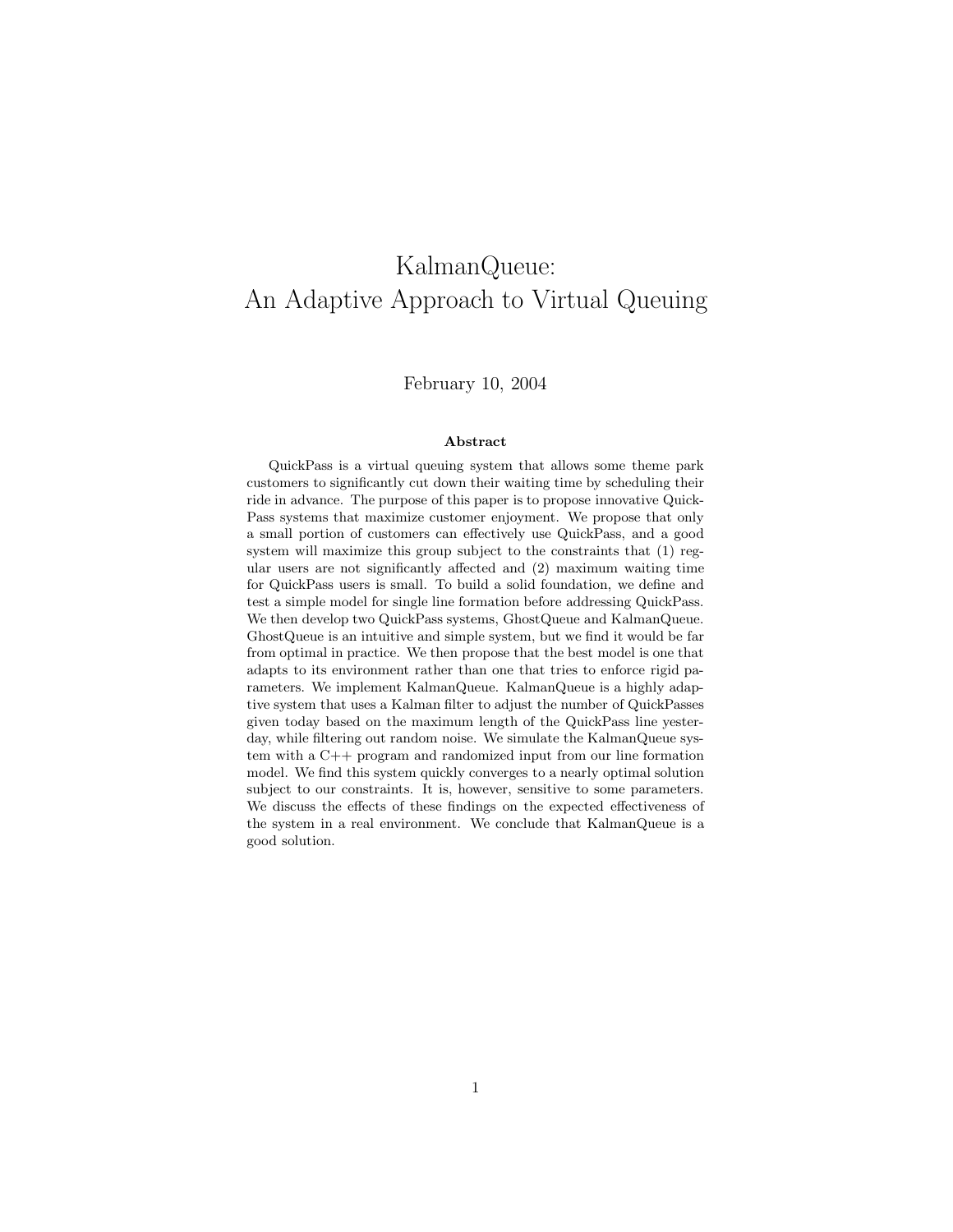# **Contents**

| $\mathbf{1}$ | Introduction                                                                                                                                                                                   |                                        |  |  |  |  |
|--------------|------------------------------------------------------------------------------------------------------------------------------------------------------------------------------------------------|----------------------------------------|--|--|--|--|
| $\mathbf 2$  | <b>Plan of Attack</b><br>3                                                                                                                                                                     |                                        |  |  |  |  |
| 3            | <b>Increasing Enjoyment</b>                                                                                                                                                                    |                                        |  |  |  |  |
| 4            | Properties of a Good Model<br>5                                                                                                                                                                |                                        |  |  |  |  |
| 5            | Basic Queuing Theory: Is It Useful?<br>6<br>$\overline{7}$<br>5.1                                                                                                                              |                                        |  |  |  |  |
| 6            | Long Line Formation Model with Limited Sensitivity<br>6.1 Computer Simulation of Long Line Model Plus Noise                                                                                    | 8<br>10                                |  |  |  |  |
| 7            | Mixing the Two Lines<br>11                                                                                                                                                                     |                                        |  |  |  |  |
| 8            | GhostQueue                                                                                                                                                                                     |                                        |  |  |  |  |
| 9            | An Adaptive Algorithm Using a Kalman Filter<br>9.1<br>Set up for an Adaptive Algorithm Implementation $\ldots \ldots$<br>9.2<br>Assumptions for Adaptive Algorithm<br>9.3<br>9.4<br>9.5<br>9.6 | 14<br>14<br>14<br>15<br>16<br>18<br>21 |  |  |  |  |
|              | 10 Conclusions                                                                                                                                                                                 | 21                                     |  |  |  |  |
|              | 11 Strengths & Weaknesses<br>22                                                                                                                                                                |                                        |  |  |  |  |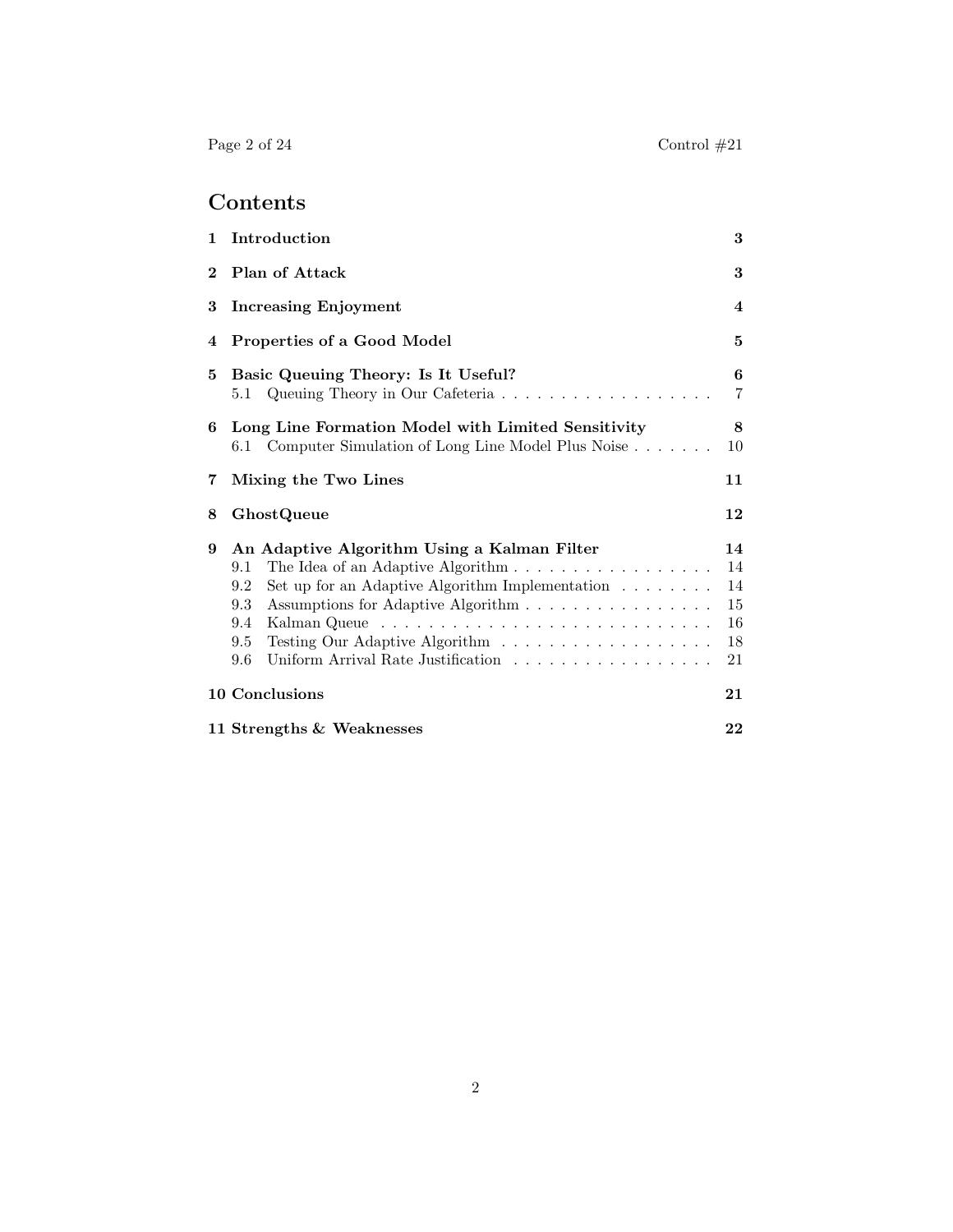### **1 Introduction**

Millions of people visit amusement parks every year. Waiting in long lines is one of the major reported complaints among large amusement parks, such as Disneyland. Recently, a new concept has been developed and tested in many major theme parks to reduce the waiting time for some visitors. The underlying idea is fairly simple: rather than wait in line for a popular ride, visitors purchase special tickets that tell them when to come back, and when they return at that time, they expect to wait in a very short line before going on the ride.

Many such systems have been tested and implemented in theme parks around the world, including QuickPass, FastPass, Freeway, Q-lo, Ticket-To-Ride, and others. Some have failed, to be replaced by augmented versions, and others have thrived. The appeal of these systems to amusement parks is two-fold: they increase people's enjoyment of the park, and they allow people to invest more money into the park while they are not waiting in line.

There have been several implementations of the idea. All of the systems we researched assumed the number of QuickPass users was small, and accounted for it either by restricting the total number of QuickPasses or having a certain number per hour during peak times. Also, joining the two lines has been an issue, some parks choosing to blend the two lines at some point before the attraction, and some actually at the ride. The system we develop will address these issues.

# **2 Plan of Attack**

Our goal is to design a good QuickPass system, one that would maximize customer enjoyment. This is a very broad problem, and it is not immediately clear what "customer enjoyment" means. We must restate the problem mathematically by narrowing our focus and defining our goals in order to obtain a good model, as well as discuss what a good model should be.

- **Define Terms:** We must state a definition of "guest enjoyment" and explain what affects it, why, and how we will model it.
- **State Assumptions:** Discussion of our assumptions will enhance our understanding of QuickPass systems and allow us to restate the problem in a mathematical way.
- **Describe a Good Model:** An effective QuickPass system will have certain desirable characteristics. Describing these will steer our model in the right direction.

Once we have established our definitions, assumptions, and goals, we will present our models.

• **Line Formation Model:** Understanding line formation helps us describe general amusement park behavior. The QuickPass system is at its core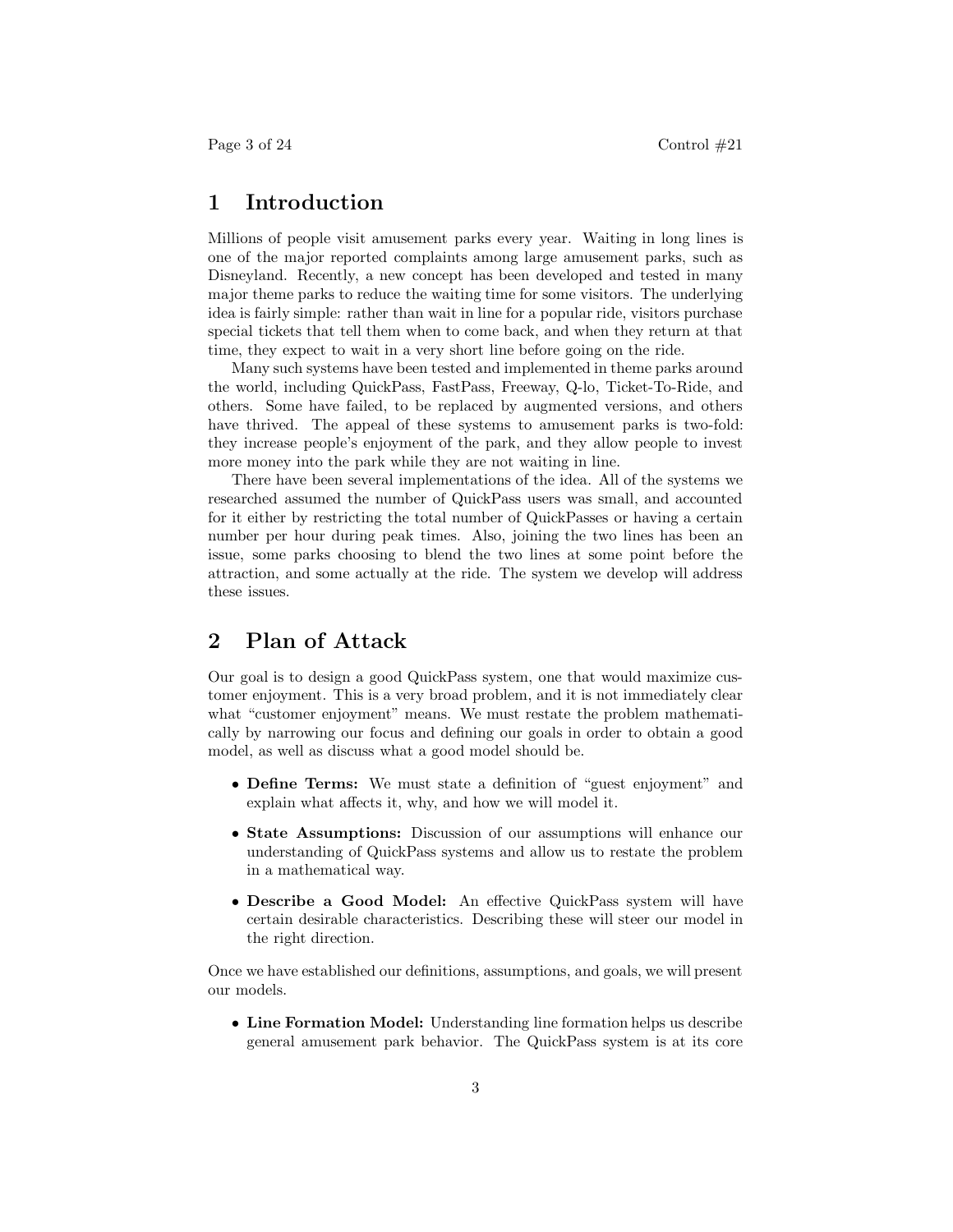a line manipulation system, and we cannot hope to design it without understanding line formation first.

- **GhostQueue: A Simple Model:** We describe a simple approach to the QuickPass system. While it is an optimal solution in an error-free ideal world, if implemented its capacity is limited.
- **KalmanQueue: An Adaptive Algorithm:** We propose, model, and test an adaptive algorithm as a solution to the QuickPass system. We provide a simple implementation using a Kalman filter, and test it using randomly generated input. We then discuss the strengths and weaknesses of our specific implementation and of the model in general.

### **3 Increasing Enjoyment**

### • **Key Points:** Enjoyment - Fairness - Priority

Guest enjoyment is a subjective concept. However, if we keep our ideas about guest enjoyment simple, we can make useful assumptions just from common sense. Once we have described how guest enjoyment varies, we can introduce a qualitative measure of how to utilize it in our model, and justify our choice.

### 1. **People enjoy wandering freely more than they enjoy waiting in a line.**

This is the basic assumption that makes virtual queuing potentially useful for increasing guest enjoyment. When not in line for a specific ride, guests are able to enjoy more of the park's attractions, including other rides, food-courts, and shopping areas.

### • **We assume enjoyment of the park increases as overall waiting time decreases.**

#### 2. **All people must perceive that they are being treated fairly.**

A QuickPass system must operate logically and be comprehensible, at least in function, to the customers. A system that is perceived as random may cause discontent even if it minimizes waiting times. We saw an example of this given in the problem, where unexplained changes in scheduled times between adjacent tickets caused complaints.

### 3. **QuickPass must not significantly deter from the enjoyment of those not using it.**

Here we assume that the population of QuickPass users is small compared to the total amusement park population. We justify this assumption when discussing our models. Given this idea, it is clear that we cannot compromise the enjoyment of the majority in favor of the QuickPass users, since this will not benefit amusement park goers overall.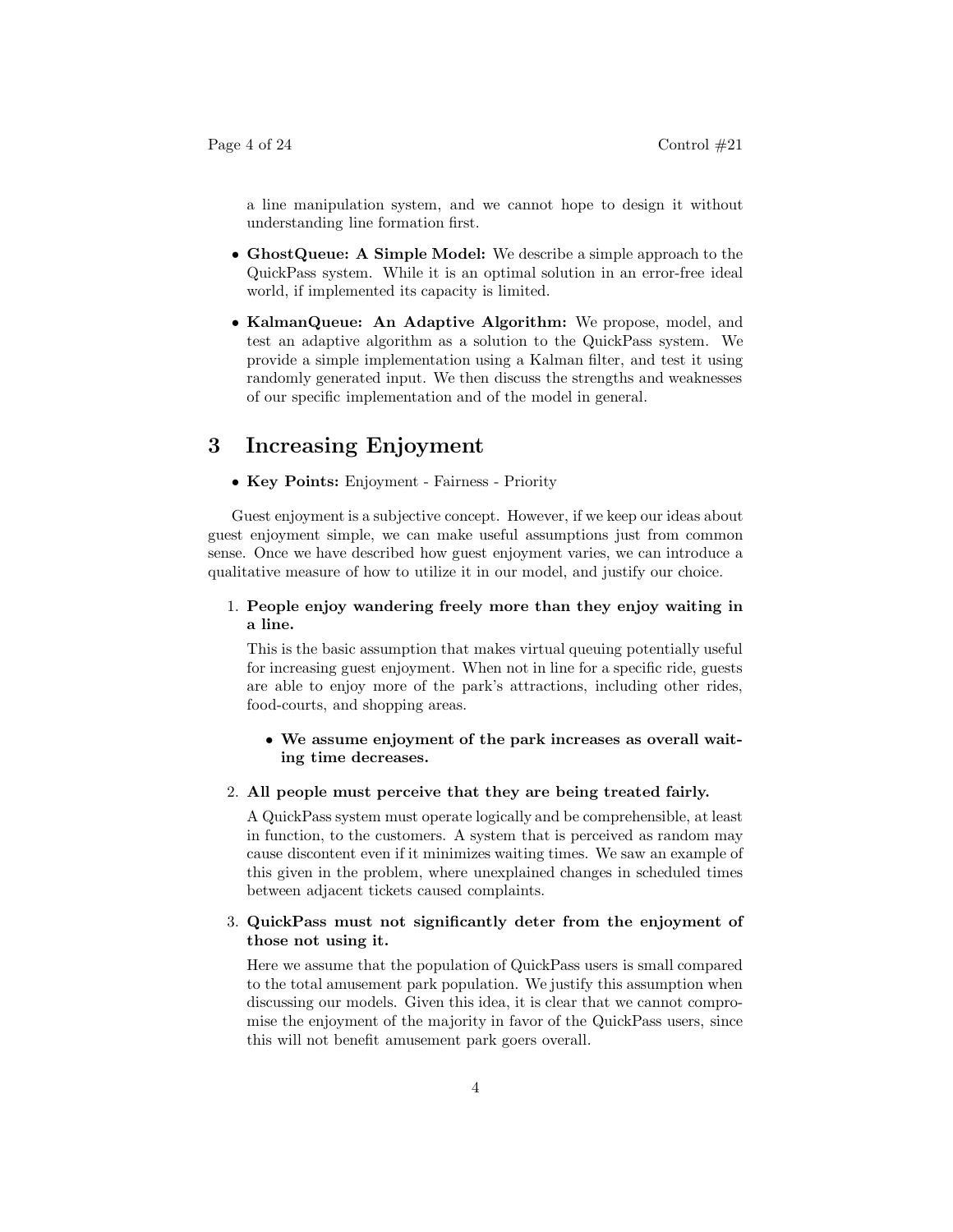This immediately leads to useful conclusions. For example, regardless of QuickPass implementation, rides must continue to operate at capacity as long as there is demand, otherwise the general population is affected and upset.

Stating these assumptions shows us the characteristics of a good enjoyment measure in our model. We use these assumptions as constraints in any model we propose. The QuickPass system is more enjoyable to all who use it, and does not significantly affect those who do not use it. Thus to maximize park enjoyment, we should maximize QuickPass use, subject to the constraints defined above.

### • **To maximize park enjoyment, maximize QuickPass use subject to constraints.**

## **4 Properties of a Good Model**

We can write down what we look for in a good model. We are considering QuickPass to be an actual system to be implemented in an amusement park. A good solution should have the following properties:

### 1. **Solves the problem.**

Our model should maximize user enjoyment as we have defined it, subject to the constraints we defined. It need not be optimal, but it should be very good.

### 2. **Ease of implementation.**

We are intending for this system to be used in an actual theme park. Thus we aim for simplicity of implementation rather than mathematical complexity.

### 3. **Ease of use.**

We cannot have unreasonable expectations of people using the system. That is, we do not want a system that only runs smoothly when everybody shows up exactly on time, and degenerates when this is not the case.

### 4. **Not be sensitive to random events.**

Park attendance can vary over time, and how people use rides can be modeled by various probability distributions. We want the effectiveness of our QuickPass system to not decrease due to random chance.

### 5. **Adjustable and adaptive.**

We do not want a model with a large number of parameters that have to be set and reset every day because of various conditions. We want a model that can easily be adjusted, or adjust itself, based on its environment.

Now that we have defined our terms and set our goals, we discuss our tools and models.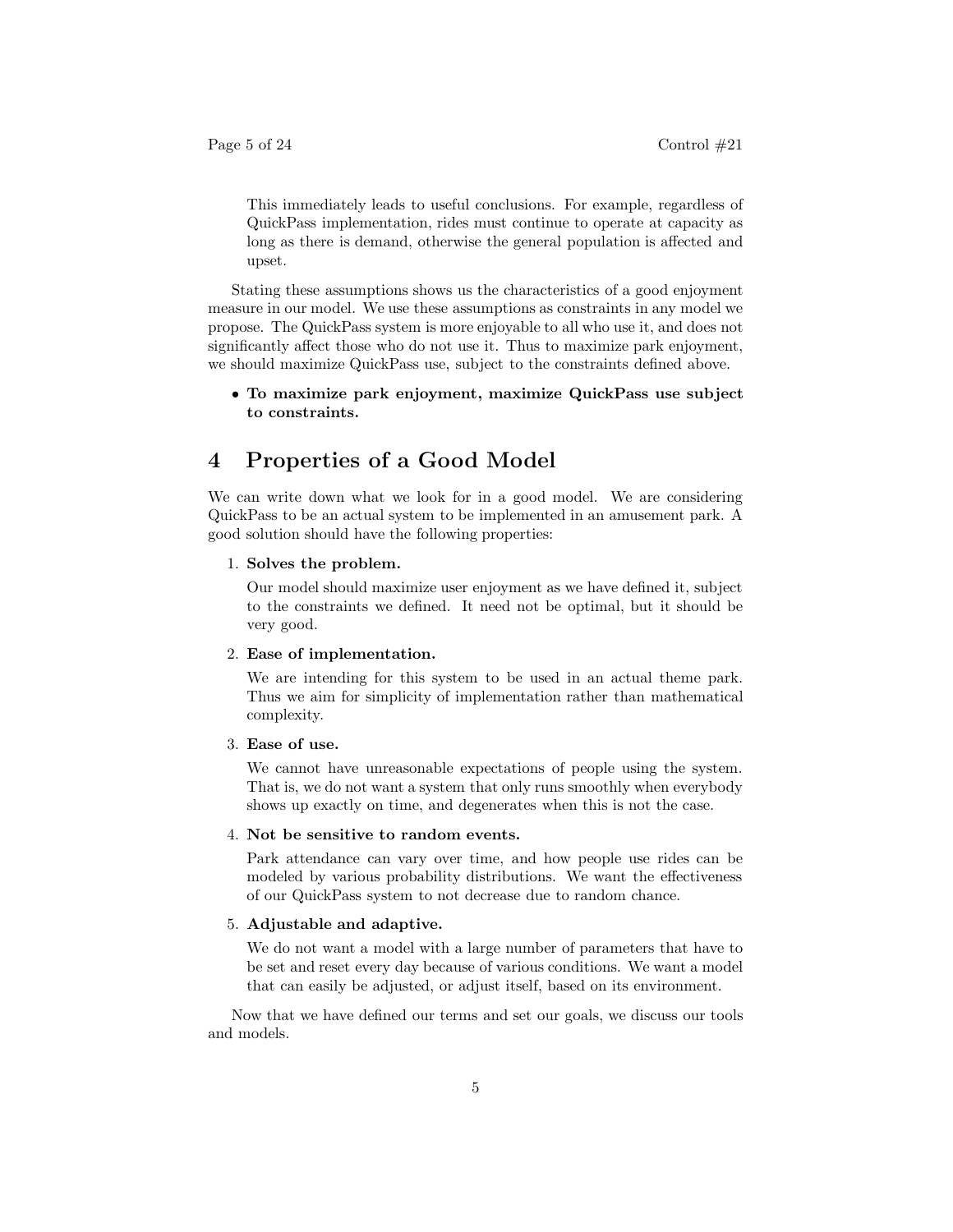# **5 Basic Queuing Theory: Is It Useful?**

• **Key Points:** Queuing theory assumption - Impossibility of application to old fashioned theme park lines - Motivation for applying to QuickPass lines - Short example from our cafeteria

Queuing theory is a pre-existing and well researched branch of mathematics, with applications ranging from grocery store line models to computer processing event queues. This section will introduce the basic concepts of queuing theory, and discuss how we can apply them to our specific problem. We will see that the concepts are more applicable to our GhostQueue implementation of the QuickPass system than to our model for the regular line largely because of the unavailability of precise data.

The QuickPass system operates during peak hours, when the lines formed for major attractions are not increasing at a significant rate. Because of this observation, we assume that we are in a steady state. This assumption makes sense, because we expect people to stop getting into lines if they grow too large.

Once we are in a steady state, we can make the following key assumptions:

- 1. Mean people served per minute,  $\mu$ , is constant.
- **2.** Mean people arriving per minute,  $\lambda$ , is constant.
- **3. On average, more people are served per minute than arrive. That is,**  $\mu > \lambda$ .

Assumptions 1 and 2 mean that neither services nor arrivals depend on any other factors, most importantly time and preexisting line length. Note that for both of these parameters, only the time averaged input and output rates are being considered, but **the time between any two consecutive arrivals or departures need not be the same**. This randomness leads to nonintuitive conclusions below. Assumption 3 is valid, since if it was not the case, the line would continue to grow.

Given these assumptions, the following results can be quickly derived as in [2].

mean number of people in line = 
$$
\frac{\lambda^2}{\mu(\mu - \lambda)}
$$
 (1)

mean waiting time for those who wait = 
$$
\frac{1}{\mu - \lambda}
$$
 (2)

probability of having to wait = 
$$
\rho = \frac{\lambda}{\mu}
$$
 (3)

For general lines we expect the probability of having to wait to be less than 1. It is often the case that a customer arrives and can be immediately serviced. However, when the service is a popular attraction, from our own experience we know the chance of a line being empty during peak hours is approximately zero. If we examine (1) and (2) we see that problems arise when  $\lambda \approx \mu$ . That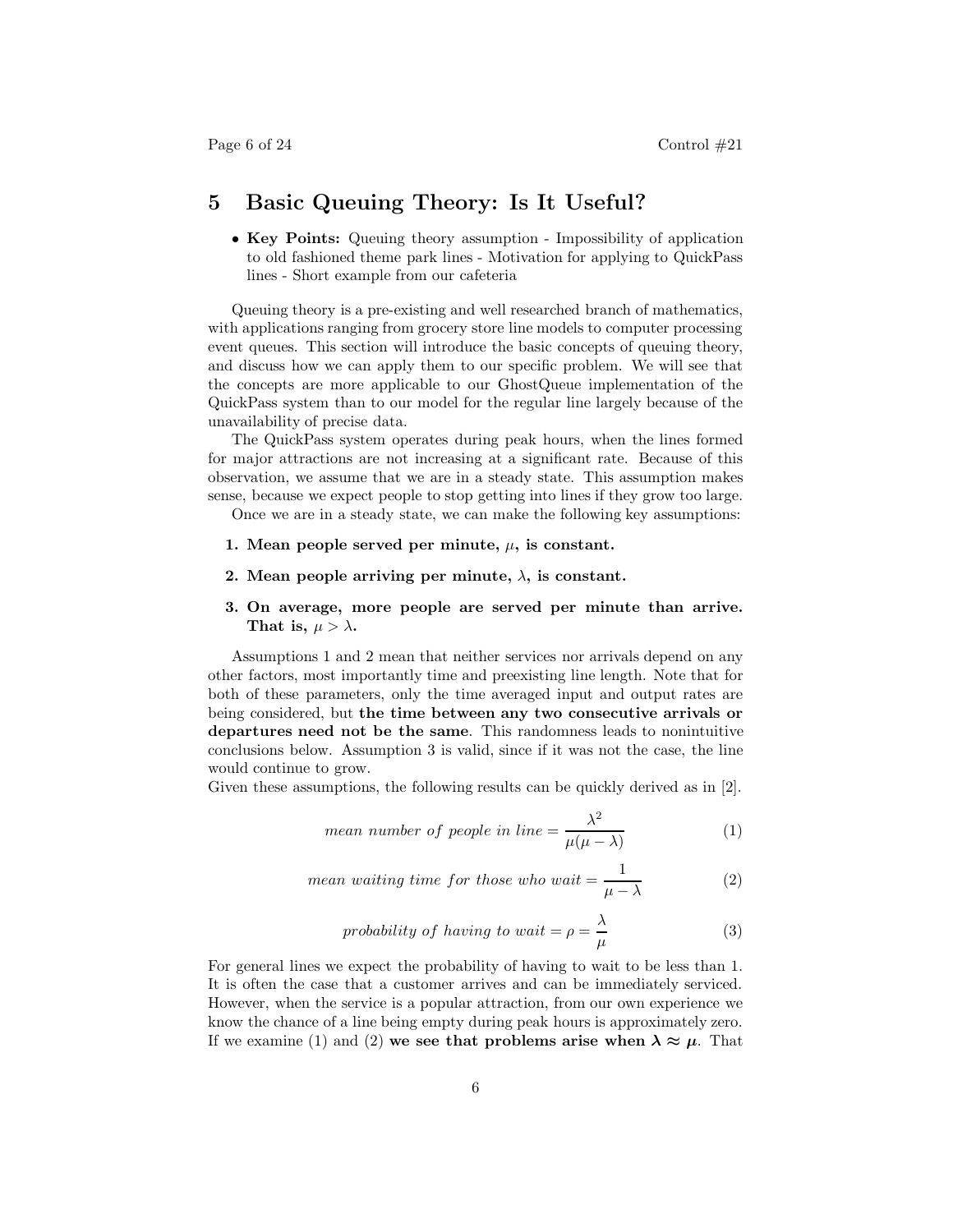$\equiv$ 

| Thrill Rating    | Average Wait Time   | Riders/Hr | Name of Ride        |
|------------------|---------------------|-----------|---------------------|
| $\overline{3/5}$ | $15-30$ min         | 1,400     | Blue Streak         |
| 3/5              | $15-30$ min         | 2,000     | Iron Dragon         |
| 2/5              | $15 \text{ min}$    | 1,800     | Jr. Gemini          |
| 4/5              | $30-45$ min         | 2,000     | Magnum              |
| 4.5/5            | $45 \,\mathrm{min}$ | 1,800     | Mantis              |
| 5/5              | $1+$ hours          | 1,600     | Millennium Force    |
| 4.5/5            | $45 \text{ min}$    | 1,800     | Raptor              |
| 5/5              | $1-3$ hrs           | 1,000     | Top Thrill Dragster |
| 4.5/5            | $45 \text{ min}$    | 1,000     | Wicked Twister      |
| 3.5/5            | $30 \text{ min}$    | 1,800     | Wild Cat            |

Table 1: Statistics for Ten Popular Roller Coaster Rides at Cedar Point Amusement Park (Complete with somewhat tongue-in-cheek "Thrill Rating") [1].

is, both the mean waiting time and the line grow arbitrarily large when  $\rho$  is near one. Now consider a ride with a wait time of one hour, like those in Table 1.

$$
60min = \frac{1}{\mu - \lambda} \Rightarrow \mu = \lambda - \frac{1}{60}
$$

We see that in order to accurately predict the waiting time, even on the order of an hour, one must know the parameters  $\lambda$  and  $\mu$  to at least two decimal places. This may be possible given accurate statistics collected over a long period of time. However, these figures are not easily found, perhaps due to competitive nature of the theme park business. In short, **we need a new model for long lines.**

• **A New Model:** It is necessary to have a model that (a) can predict the long wait times shown in Table 1 and (b) is not terribly sensitive to the parameters  $\mu$  and  $\lambda$ .

We will pursue this goal in section 6. However, we will present a short example that suggests queuing theory can be used when wait times and line lengths are small.

### **5.1 Queuing Theory in Our Cafeteria**

While it seems that we can not apply queuing theory results to our long lines, it is possible they are useful for short lines. In order to justify further application of this theory, we collected some primitive data during the noon lunch rush in our university's cafeteria. From this data we find that  $\lambda = 1$ ,  $\mu_{subs} = 1.1$  and  $\mu_{pizza} = 4$ . This gives us the following: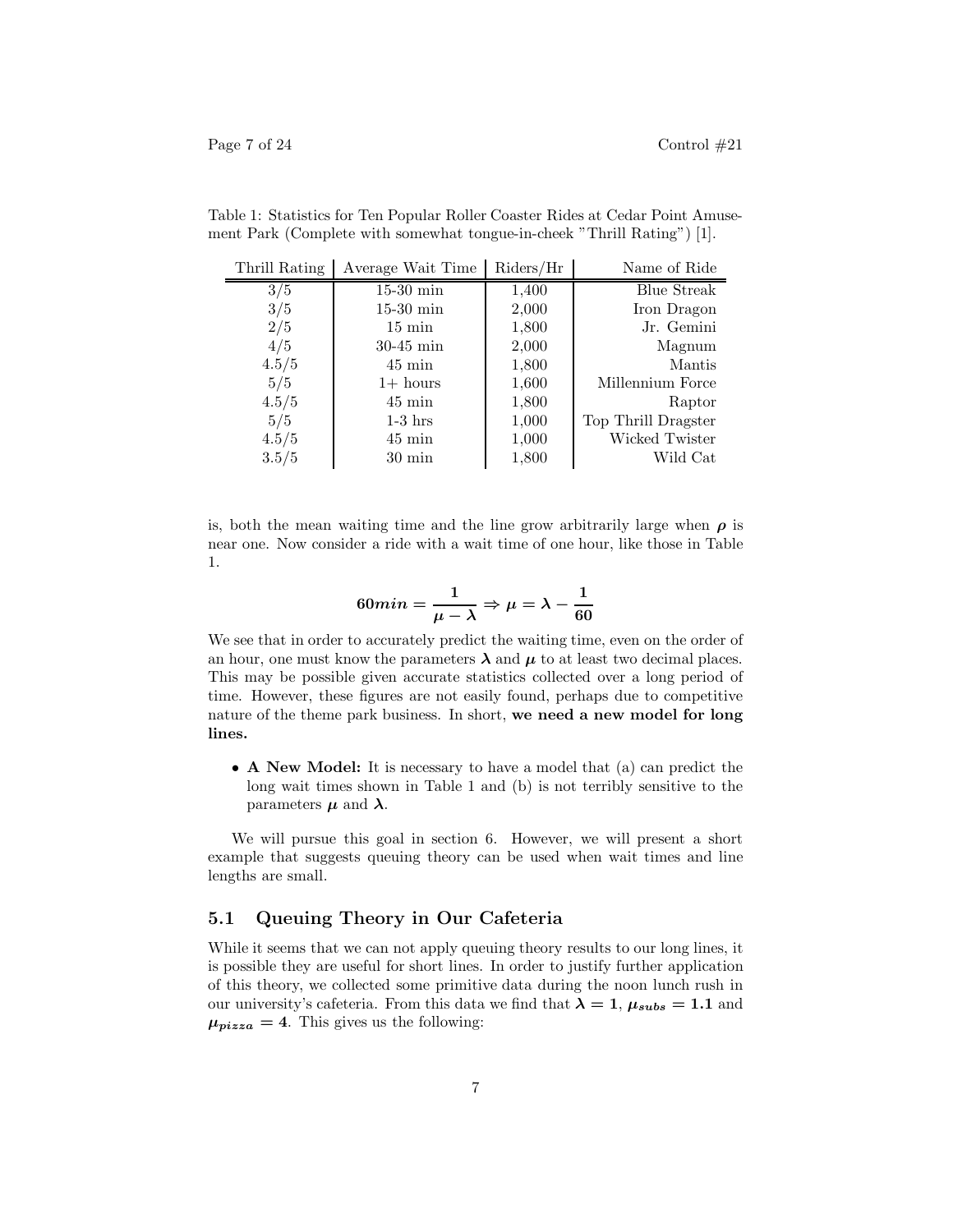Figure 1: Observed line length as a function of time at the sub shop and pizzeria in our university cafeteria during the 12:20 lunch rush



$$
pizzeria \text{ mean } wait \text{ time} = \frac{1}{4-1} = .33 \text{min and}
$$
\n
$$
sub \text{ shop mean } wait \text{ time} = \frac{1}{1.1-1} = 10 \text{min.}
$$

Since we have attended these places a large number of times, we can say from personal experience that these figures seem accurate. It remains to be seen how this can be applied to our amusement park lines. If our QuickPass system has the same characteristics of the sub shop or pizzeria, then we are in great shape.

# **6 Long Line Formation Model with Limited Sensitivity**

• **Key Points:** Line model based on a motivated differential equation - Too stable - Generally agrees with experiment - Computer simulation.

**Assumption: We need to consider only one line.** We justify this assumption because we can treat every ride at an amusement park as independant. The number of visitors to a ride with QuickPasses for another ride is assumed to be small. Their impact is thus neglected in our model.

The previously cited queuing theory results assume that the average rate of people who arrive and average rate of people who are served are constant. We will discard these assumptions and write down a differential equation approach to modeling a line. Then we will selectively add assumptions as necessary or justifiable to produce a realistic approach.

The rate of change of the length of a line should depend on the number of people in the park, probability that they want to join the line, and the constant number of people the ride is servicing. So,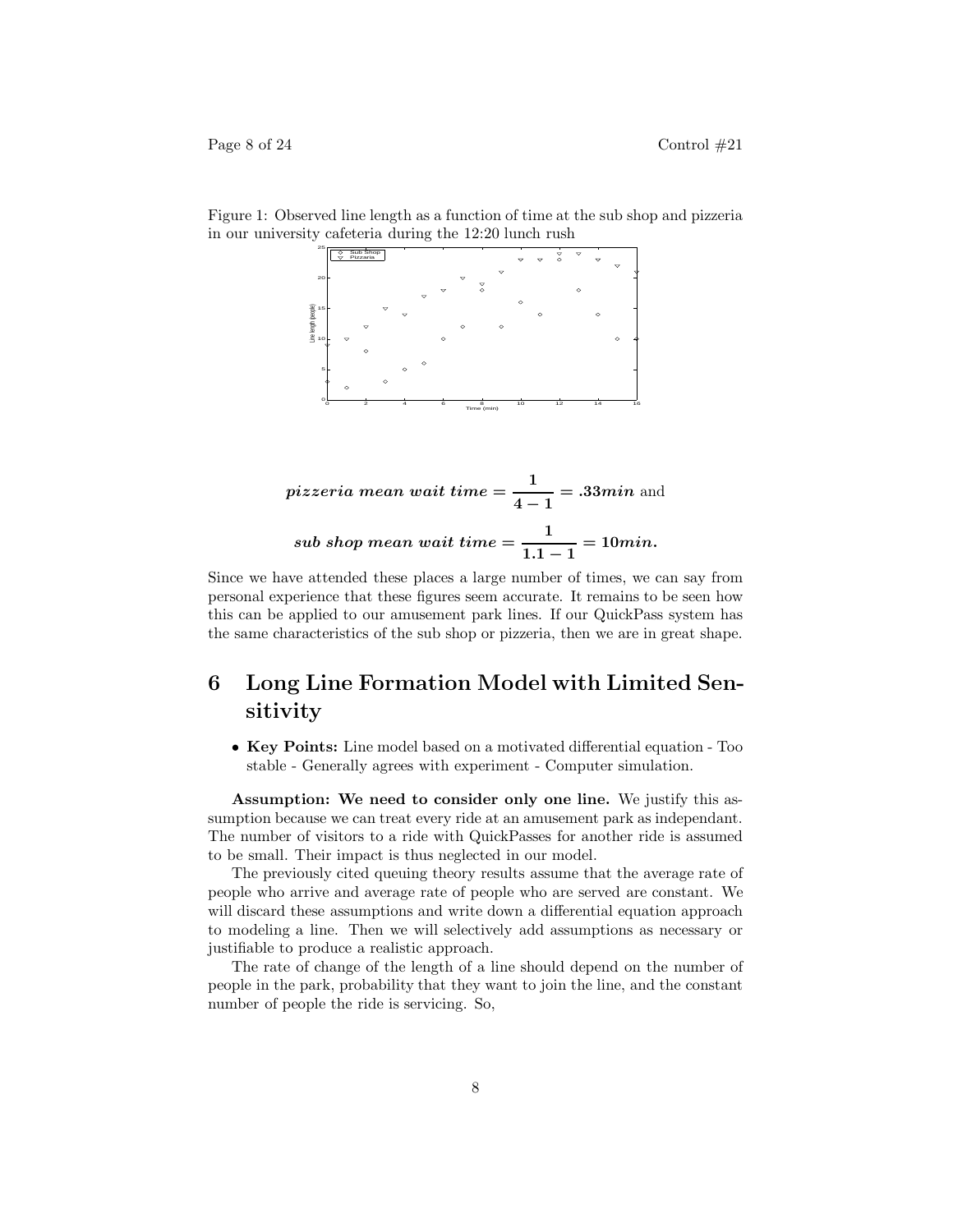The rate of change of line length *L* is given by the input rate *I* minus the output rate *O*

$$
\frac{dL(t)}{dt} = I - O.\t\t(4)
$$

The input is the number of people who join the line. This is given by the product of the population who could get on the ride,  $P$ , with the probability that they are interested in the ride during one time interval,  $\alpha$ .

$$
\frac{dL(t)}{dt} = \alpha P(t) - O \tag{5}
$$

Where

- $\alpha$ , the probability that someone joins the line, is potentially a function of the current length of the line, and the perceived fun of that ride.
- $P(t)$ , the number of people in the park, is a function of time.
- *O* is a constant, since rides are run only as often as the machinery allows.

Let us assume that  $\alpha$  is a constant. Then, for the estimate of park attendance shown in Figure 2 the solution to (5) is intuitively clear. The line will be zero length until the park population reaches the  $\frac{O}{\alpha}$  line, then it will briefly have an increasing slope. Next, the slope is constant until park attendance begins to decrease. Only then will the line reach its maximum as park attendance falls below  $\frac{0}{\alpha}$ .

Figure 2: Line length  $L(t)$  as predicted by (5) given constant  $\alpha$  and the park population  $P(t)$  shown.



The longest lines are occurring around the peak. This is also the flattest part of the line length curve, varying on the order of  $\pm 10\%$  during the time span about the peak. Since this is exactly the time period in which our model is to be effective, **we make the assumption that standard line lengths do**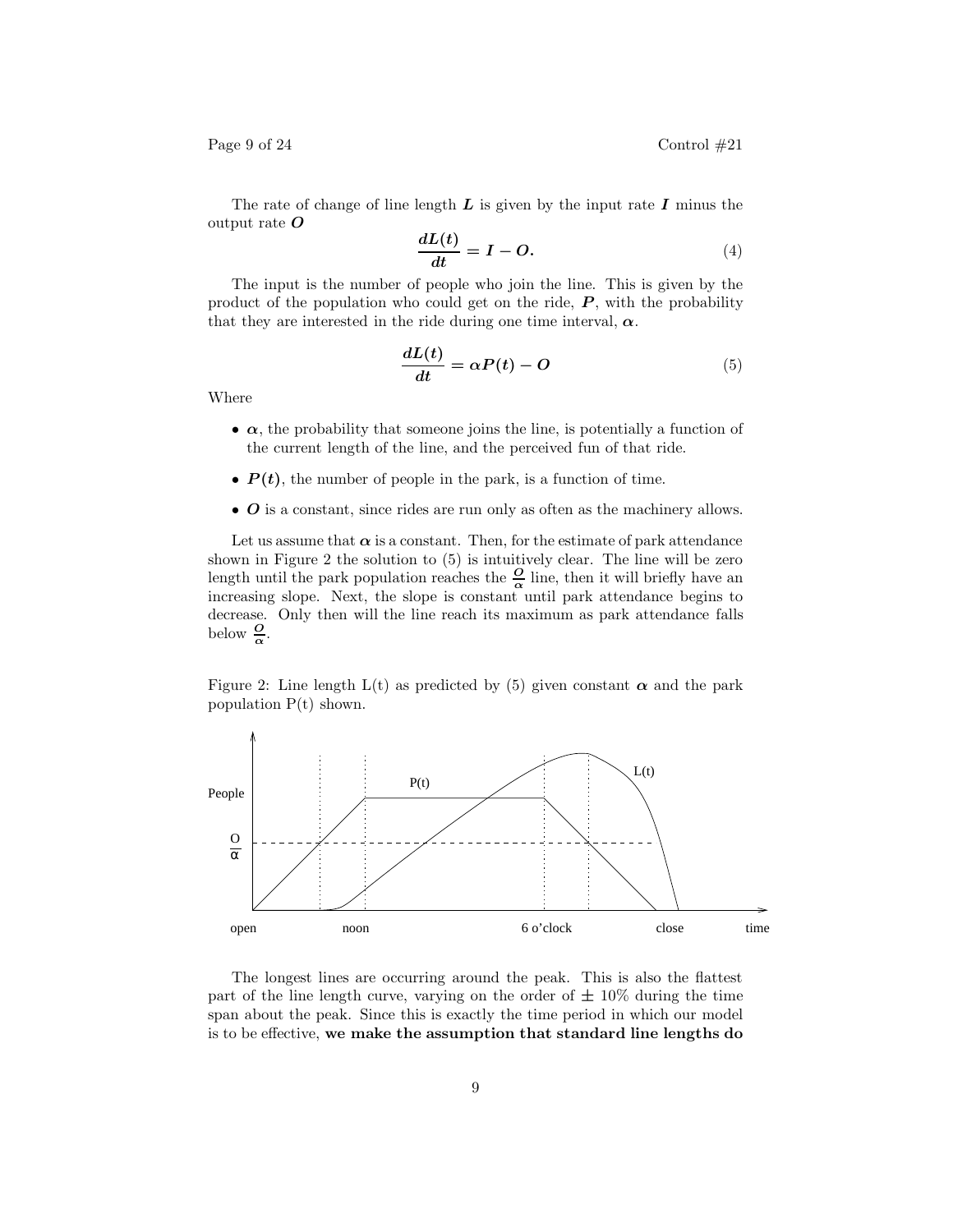Page 10 of 24 Control  $\#21$ 

**not change greatly over time.** This will be useful in our estimates of the effectiveness of the virtual queue. This assumption is further justified by the belief that people will be less likely to get into long lines, thus line length will level off before the peak expected by this simple model, but stay constant due to the increased input when length starts to go down.

By its very nature, the differential equations we write down assume a lack of variation on the part of guests and ride operators. If both agents act with clockwork precision, the above approach would be sufficient, but this is not the case.

• Queuing theory and common sense tell us that the differential equations approach is too deterministic.

The distribution of arrival times has been shown above to be an important factor in understanding line evolution. A good model must thus take these statistical deviations into account. Even so, the line predicted in Figure 2 matches remarkably well with the limited data we have collected as shown in Figure 1. To incorporate statistical deviations into our model we introduce a computer simulation.

### **6.1 Computer Simulation of Long Line Model Plus Noise**

• **Key Points:** How our computer simulation works - Data, Diff. Eq. Model, and Simulation all agree.

This section describes how our computer simulation works. As a general overview, it dequeues (removes from the queue) at a fixed rate, enqueues (adds to the queue) at a rate dependant on time, and both are subject to noise.

The rules that define the behavior of our simulated queue are as follows:

- 1. **Time is subdivided into N discrete time steps.**
- 2. **A person is dequeued with a fixed probability, subject to noise from a random number generator.**
- 3. **A person is enqueued with a variable probability, also subject to noise. The probability of enqueuing is a function of time step.**

We can refer to Figure 3 for an example of what output this simulation gives. In this case,  $N=2000$ , an average of one person is dequeued per time step, and zero to two people are enqueued per time step as shown in the figure. Note that this figure closely resembles our model for line growth shown in Figure 2 and our collected data shown in Figure 1.

### • **Section 9 will use this same program in a new way to test an adaptive QuickPass system.**

Now that we have developed a line formation model, we can go on to discuss the effect of implementing a QuickPass scheme.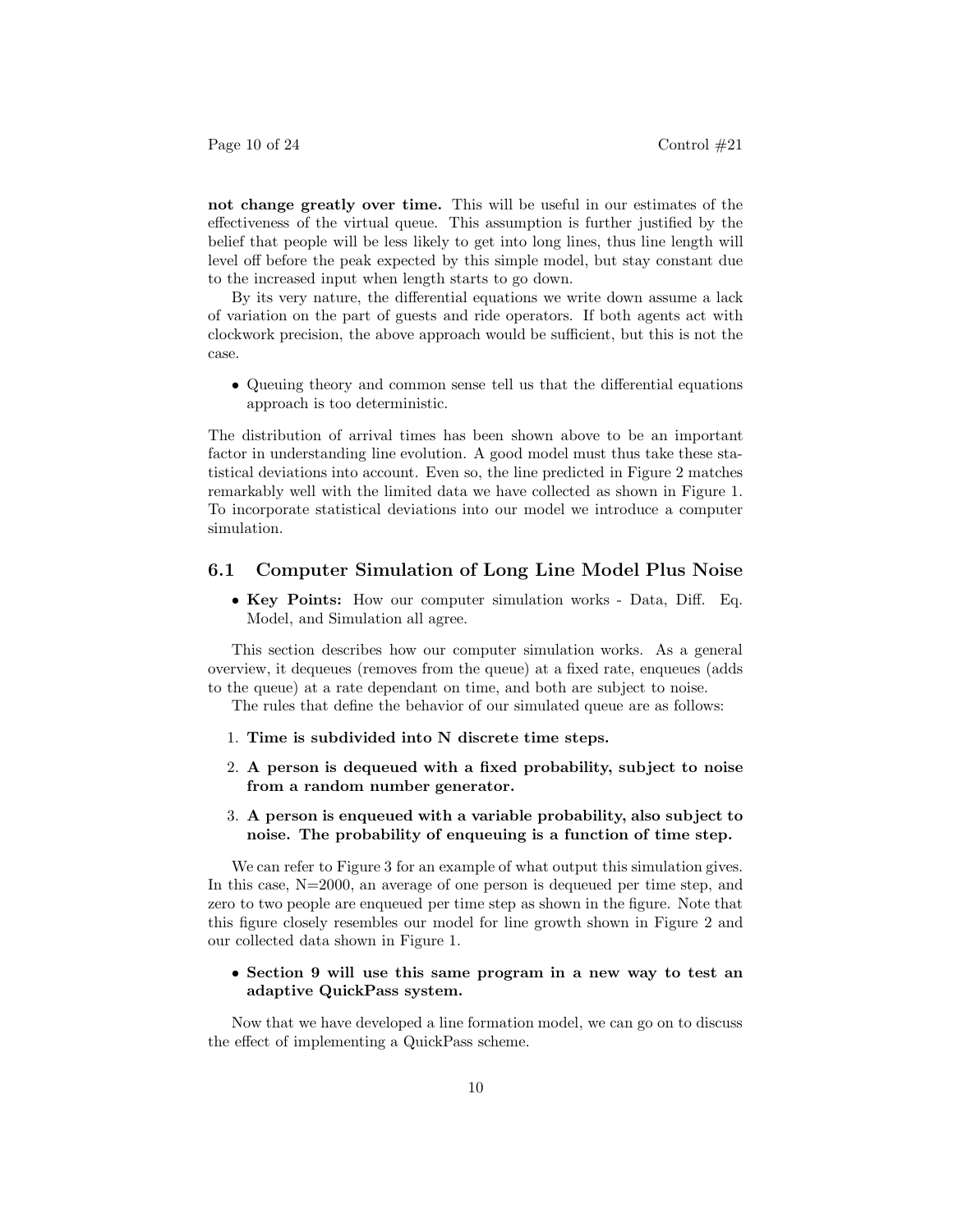Page 11 of 24 Control  $\#21$ 



Figure 3: Simulated line length with respect to time step given "population" input shown.

# **7 Mixing the Two Lines**

• **Key Points:** Physically Implementing any QuickPass Scheme at the Point Where the Two Lines Merge

Before we propose detailed QucikPass schemes, we should make precise our notion of how we are going to physically implement these systems. A single, standard, line system at an amusement park is much less complex than a system with a QuickPass. Any QuickPass system necessarily introduces the possibility of four lines:

- 1. **The standard line (to get onto the ride).**
- 2. **The QuickPass line (to get onto the ride).**
- 3. **The Kiosk Line (to get the QuickPass).**
- 4. **The line to get into the QuickPass line (because customers are not allowed to enter until their alloted time).**

For our purposes we will assume that the Kiosk line will be very fast serving, and that the line will therefore be negligible. The fourth line is a bit of a paradox. The QuickPass system was implemented for those people who do not like waiting in line, so it seems this line should be small. If this proves not to be true in practice, then people are missing the point of the QuickPass system. We will therefore assume that the fourth line is insignificant.

Not all parks are equipped or desire to have two lines meeting exactly at the ride.

### • **We must integrate the standard line, and the QuickPass line some time before the ride.**

This also makes sense because time spent arranging people in line is not lost; these people are waiting anyway. Yet, time spent arranging people on the ride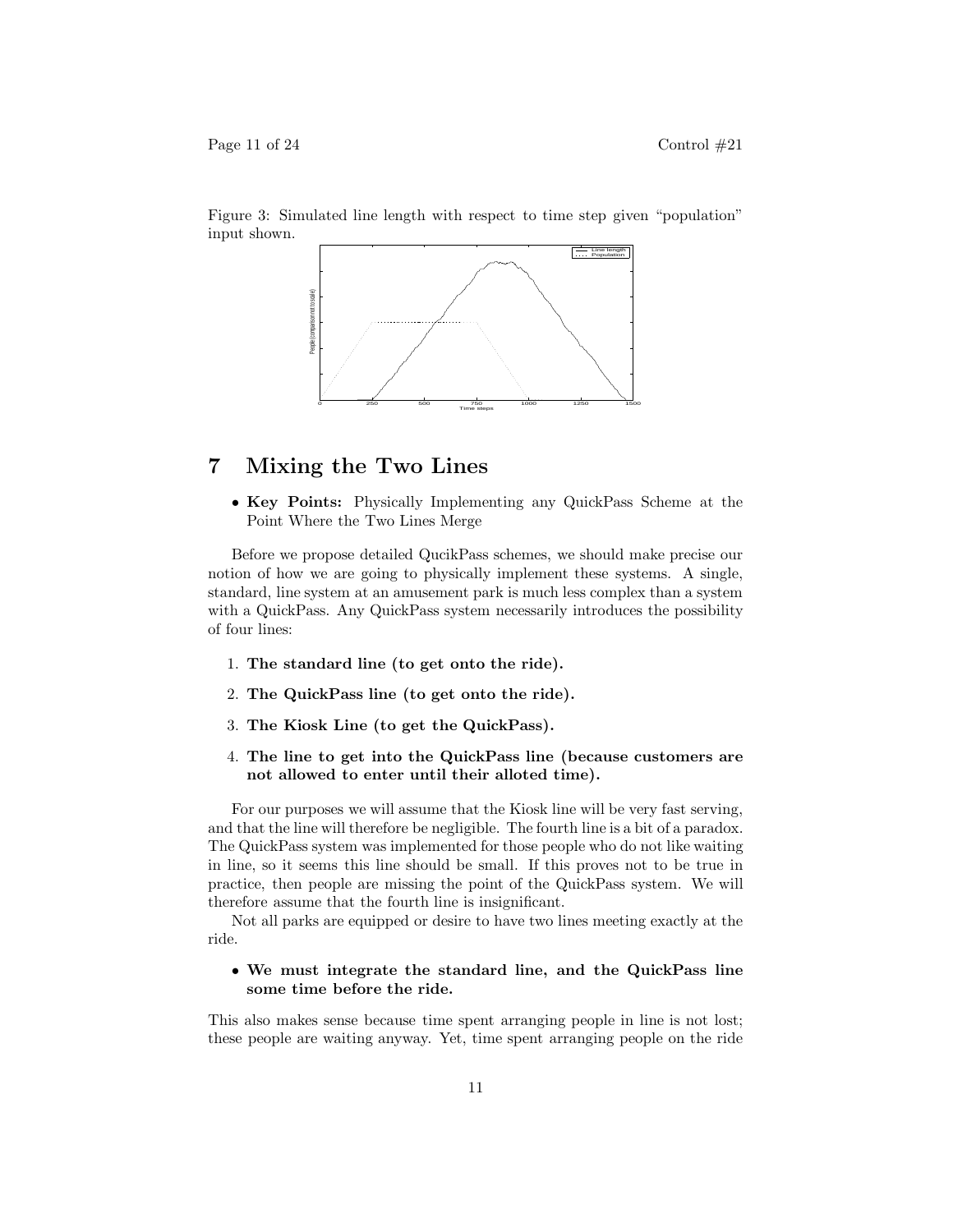pre-ride platform could possibly cause delays in getting people on the ride. This hurts everyone, so it must be avoided.

We propose to always mix the lines about five to ten minutes before the preride platform. The mixing rate could potentially be controlled by the Quick-Pass system itself. Whether the rate is constant or variable, a system of red light/green light watched over by an employee could be used to mix the lines without too much trouble.

### **8 GhostQueue**

**Key points:** A "ghost queuing" system is defined - This common sense ideal system is unstable - Few people can benefit from this system.

This process behaves as if the guest has a "ghost" that stands in line for him, calling him back only when he has reached the front of the line. We will find that GhostQueue works well at very limited capacity, but it becomes subject to the same problem as regular lines as capacity grows.

• **Assumption: The wait time for the normal line is known to the system.** Many current systems of virtual queuing, such as Disneyland's FastPass, provide this information at the QuickPass kiosk [3]. This is provided by the knowledge of the average rate at which a line moves, a statistic available to theme park management. A park employee can, for instance, enter this information into the QuickPass system at frequent intervals.

The GhostQueue system works in the following way:

- 1. **A guest enters his ticket into the kiosk.**
- 2. **The kiosk looks at the current length of the normal line and returns a ticket stamped with this time. This is the beginning of a short time window for returning to the GhostQueue line.**
- 3. **The guest is free to roam about the park.**
- 4. **When his window is about the begin, he makes his way back to the ride.**
- 5. **The employee administering the ride first takes people from the GhostQueue line, then brings the ride to capacity from the normal line.**
- 6. **The person has a great deal of fun on the ride and is no longer in any line.**

In theory nothing has changed for people in the standard line. That line acts exactly as if all guests were still present, even if only their ghost waits. The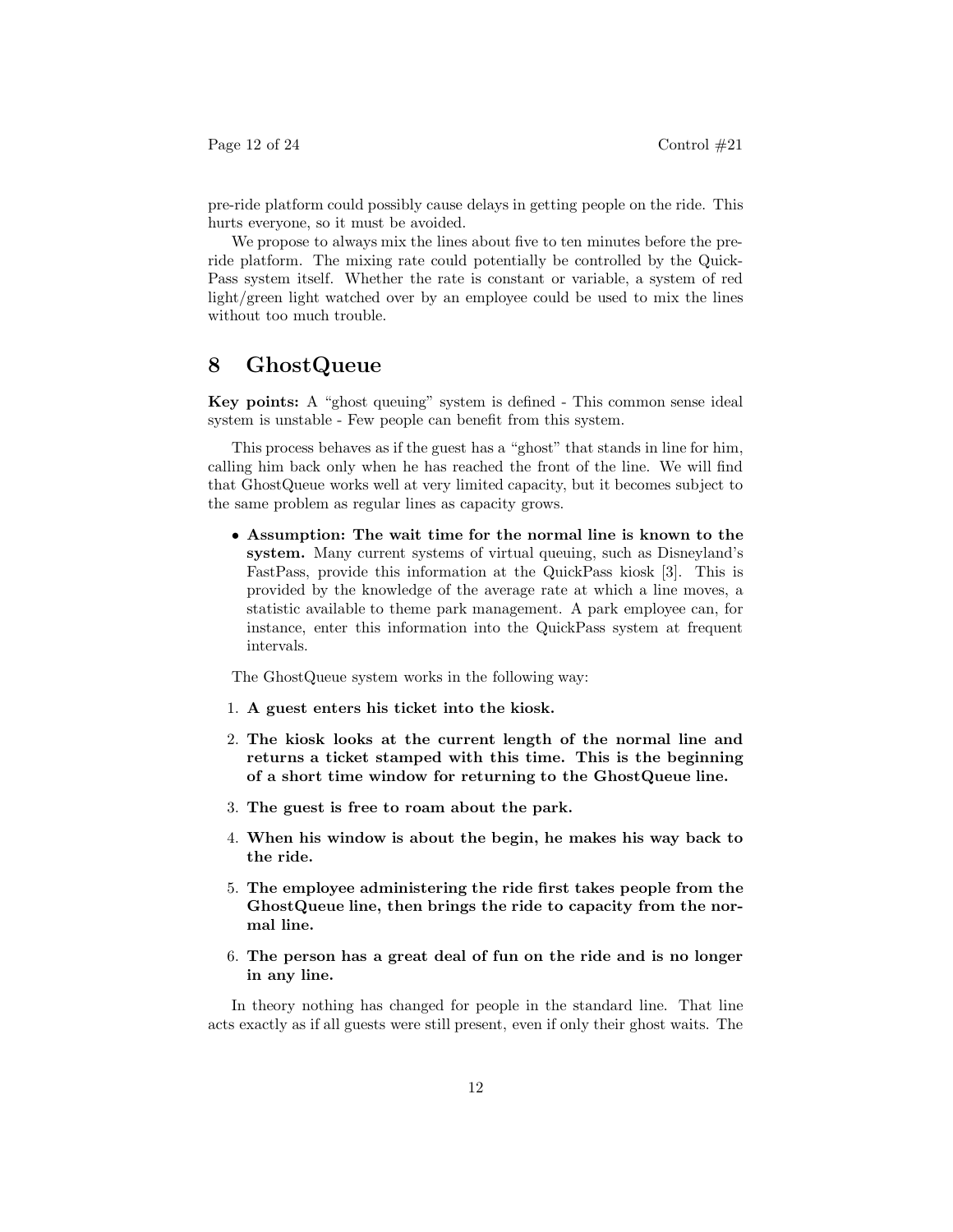average wait time,  $\bar{w}$  is given by

$$
\bar{w} = \frac{\text{Total Time Waited}}{\text{Total People}} \tag{6}
$$

With some people not waiting, yet the total people staying the same,  $\bar{w}$  seems goes down with each new person using the ghost queue.

### • **The optimal solution thus appears to be (but is not!) assigning everyone a ghost and watching the average wait time drop to zero.**

Why is this not the best approach? People returning at a predetermined time is not a deterministic process, but rather a probabilistic process, so our queuing theory results are applicable. In order to run at capacity and not have a standing line outside, people must arrive at the same rate that the ride is boarding. In the parameters of queueing theory, this means  $\lambda = \mu$ . However, equation 2 tells us that

Mean wait time for entry 
$$
=
$$
  $\frac{1}{\mu - \lambda} \xrightarrow{\lambda \to \mu} \infty$ .

Thus, as was remarked previously, it is not enough to simply strike a balance between expected number of people coming arriving and expect zero wait time. In fact,

### • **If we run the fully ghosted system at capacity, actual wait times would get arbitrarily long!**

Reducing the number of ghost spots is equivalent to reducing  $\lambda$ . Since we wish to keep the wait time small for users of the ghost queue, we must both

- **1.** make  $\frac{1}{\mu \lambda}$  small and,
- **2.** keep the system stable to variations in  $\lambda$ .

The second goal is met when  $\frac{d}{d\lambda}$  $\frac{1}{\mu - \lambda} = \frac{1}{(\mu - \lambda)^2}$  is small. The first goal implies that  $\mu - \lambda$  be made as large as possible. Both goals thus encourage the same end result. However, if the ride is not always filled by the ghost queue, which, due to random distribution of arrivals, will occur at some times no matter what.

### • **Therefore, there must be a standard line to keep the ride full.**

From the perspective of a guest, the length of the visible standard line must be related to its wait time, or else they will view the line as unfair. For example, if there were only 20 people in the standard line, but only 1 person per minute was boarding a roller coaster from that line - the rest coming from the ghost queue - then this would not be an attractive line in which to stand. A balance needs to be created between this perceived fairness and the average wait time.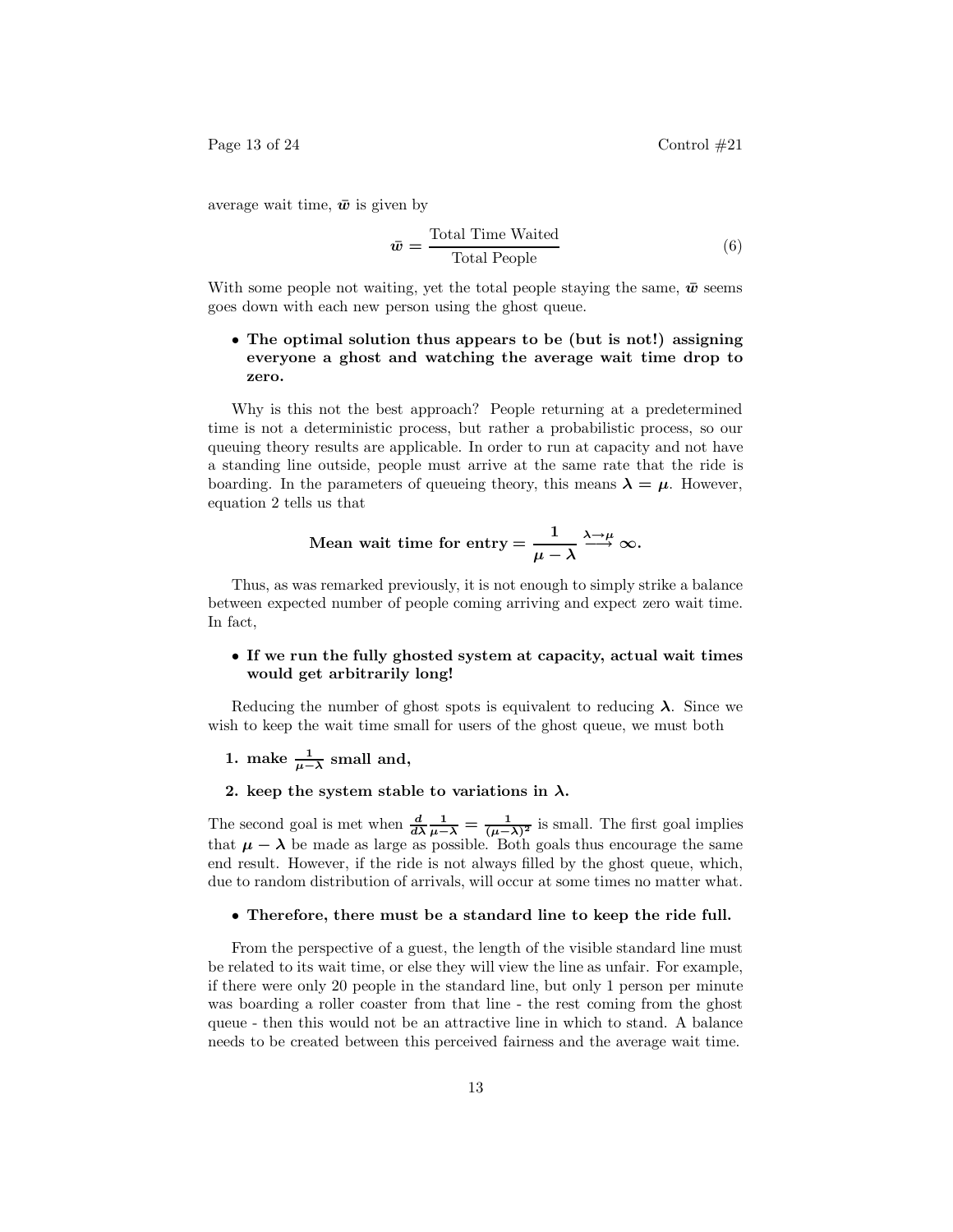Page 14 of 24 Control  $\#21$ 

• **The GhostQueue system is thus feasible only if the number of people who use it is kept low relative to the number using the normal line.**

The above conclusion relies partially on a notion of how fairness affect happiness. However, in the opening sections of this paper we introduced fairness as an absolute requirement. Thus, it is beyond the scope of our model to weight fairness quantitatively.

It should be noted that a similar system, Lo-Q, is in use at six Six Flags amusement parks. The user limit comes from a finite number of devices that must be rented to access the ghost queuing feature. Based on the claim that 750,000 people had used the system by October of 2003 [4], after the end of the warm weather peak season, and a total 2003 attendance across the six parks of approximately 13,000,000 visitors [5], this puts the average utilization around 20%, in agreement with the magnitude of usage predicted above.

# **9 An Adaptive Algorithm Using a Kalman Filter**

• **Key Points:** Idea of a Dynamic Algorithm - Set up Dynamic Algorithm - The Dynamic Algorithm Itself (Kalman Filter) - Testing/Implementing this System

### **9.1 The Idea of an Adaptive Algorithm**

As was remarked in previous sections, line growth is most appropriately modeled with a semi-chaotic, or at least probabilistic, approach. Optimization becomes difficult to define in chaotic system. We therefore introduce an adaptive model that does not try to maximize anything per say, but instead tries to adaptively make today's performance better than yesterday's.

### • **Instead of trying to achieve a rigid optimal solution, we try to stay near a good solution by continually adapting.**

A simple, albeit crude, adaptive algorithm might count the number of people who have to wait more than say 10 minutes in the QuickPass line today, and then assign that amount fewer QuickPasses tomorrow. Among the problems with this algorithm are (a) the sensitivity to random variations in attendance, and (b) lumping the whole day into one block of time is too coarse to capture many subtleties of park attendance. We propose then an algorithm that breaks the day into more blocks of time, and is not as sensitive to random fluctuations.

### **9.2 Set up for an Adaptive Algorithm Implementation**

The set up for this dynamic algorithm is described largely in Figure 4. We have a traffic control box which knows how many people are in each line. This traffic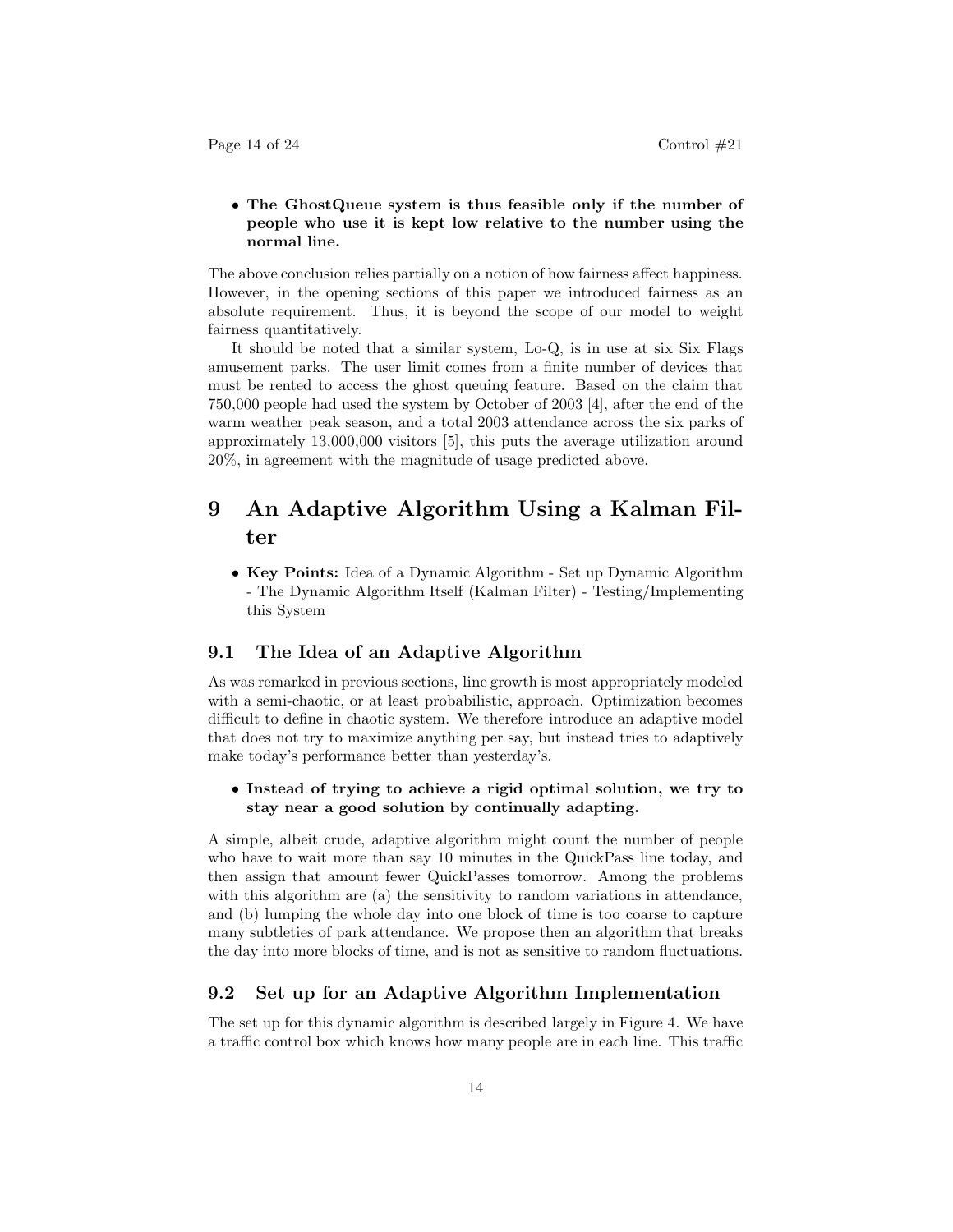

Figure 4: A diagram of the park showing the elements including the Traffic Control Center, the Kiosk, and of course the FUN

control box uses an algorithm to determine how many QuickPass tickets should be available per each hour time slot. This information, as well as the wait times for the standard and QuickPass lines are fed into the Kiosk. The Kiosk displays these waiting times, and gives people an option for which time to return. The noon and one options are blacked out indicating that those time slots are full.

### **9.3 Assumptions for Adaptive Algorithm**

Before we describe our algorithm, we state our assumptions.

### 1. **There is little day to day variation in the overall distribution of park attendance.**

We can make this assumption because the QuickPass system will be used during the peak seasons and peak hours. It is reasonable to expect that the pattern of line formation for a specific attraction will change slowly over those times. Thus if we wish to predict demand for QuickPasses for a block of time during day *k*, we should consider the demand during that same block of time during day  $k - 1$ .

### 2. **We set the number and times of QuickPasses at the beginning of the day.**

Our system clearly displays how many QuickPasses are available for purchase, and for which time slots. People can buy these at any point during the day, even non-peak hours, on a first-come-first-serve basis. The system is thus fair and logical, and will not behave strangely if there is variation in line formation. Furthermore, it maximizes enjoyment of the people who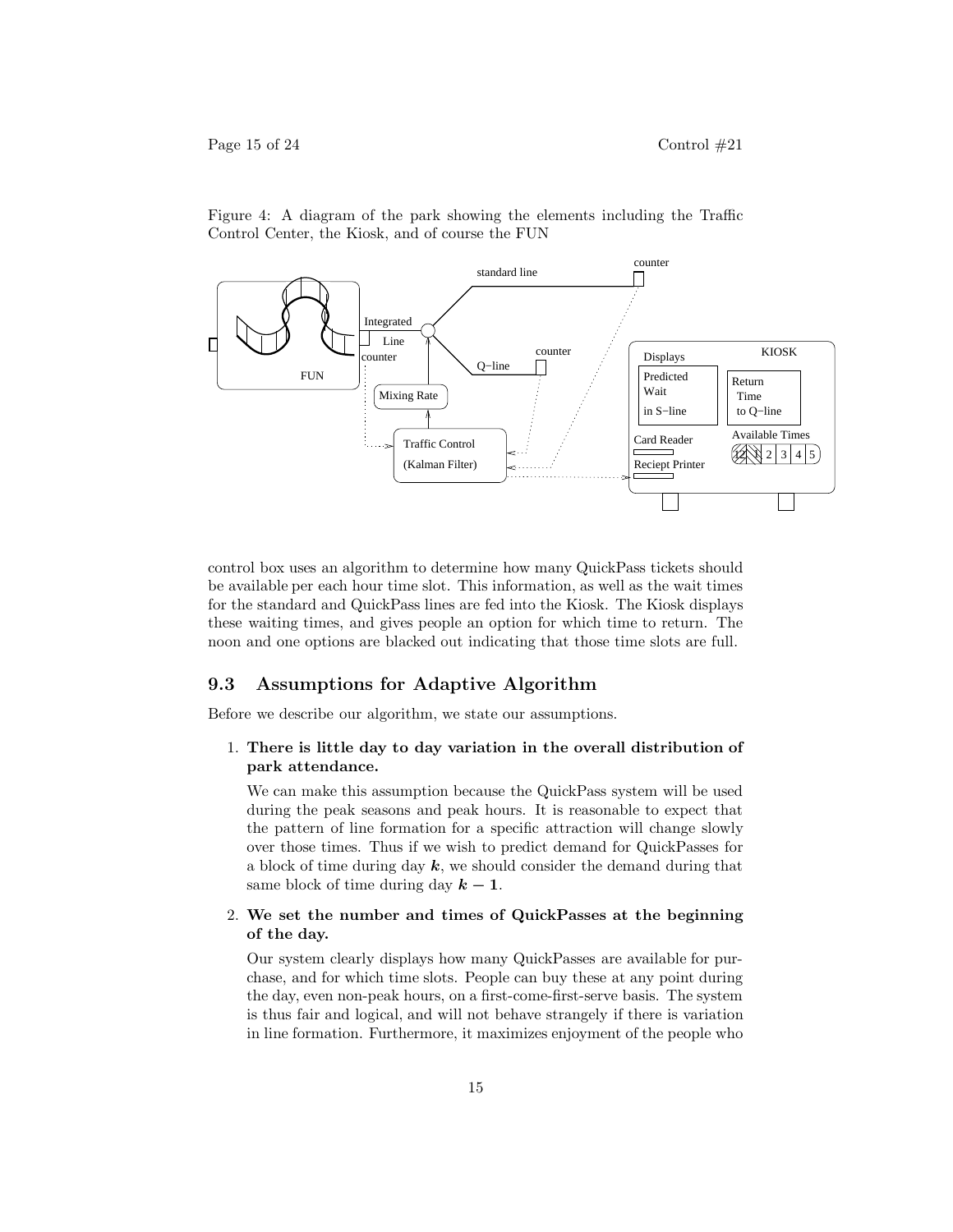choose to buy the QuickPasses, without affecting everybody else as long as we keep that number small.

#### 3. **Line speeds at peak hours are nearly constant.**

As long as the ride is operating without breakdowns, people are using it at a constant rate. Thus there is a certain speed V with which the lines are moving, and this information is available at specific theme parks from previous research.

#### 4. **We allot a portion of space on the ride for QuickPass users.**

The percentage of ride seats made available per unit time for QuickPass users is the same as the mixing rate of the normal and QuickPass lines. We would like to maximize this mixing rate subject to the constraint that people in the normal line do not notice the slowdown. This maximum mixing rate,  $M$ , can easily be found from a pilot study, or just taken to be reasonably small, on the order of 5-10%, if a pilot study is not an option.

### 5. **We declare a target maximum QuickPass queue length.**

We are trying to maximize use of the QuickPass system, without making the QuickPass line too long.

### **9.4 Kalman Queue**

The Kalman filter is a set of recursive equations that provides a computationally efficient solution to the least squares method [6]. Kalman filters have many applications, most notably in autonomous navigation systems. They are appropriate here because our model is a discrete-time controlled process, and also because Kalman filters should satisfy our requirements for a good model. We will briefly describe general Kalman filters, and then show how we use them in our model.

• A Kalman filter can be used to estimate a state  $X \in \mathbb{R}^n$  at time  $k+1$ using the state  $\boldsymbol{X}$  at time  $\boldsymbol{k}$  and an observation  $\boldsymbol{Z}$  at time  $\boldsymbol{k}$ .

Kalman filters are adaptive, yet they filter out random noise to yield a stable system. As the subscripts indicate, we are working with some timestep *k*. The following equations describe a general Kalman filter with no control input.

$$
X_{k+1} = A \ast X_k + w_k \tag{7}
$$

*A* relates the previous state to the next state and  $w_k$  is Gaussian process noise.

$$
Z_k = H * X_k + v_k \tag{8}
$$

 $Z_k$  is the observation made at time  $k$ , and  $H$  relates the magnitude of the state to the magnitude of the input.  $v_k$  is the Gaussian measurement noise.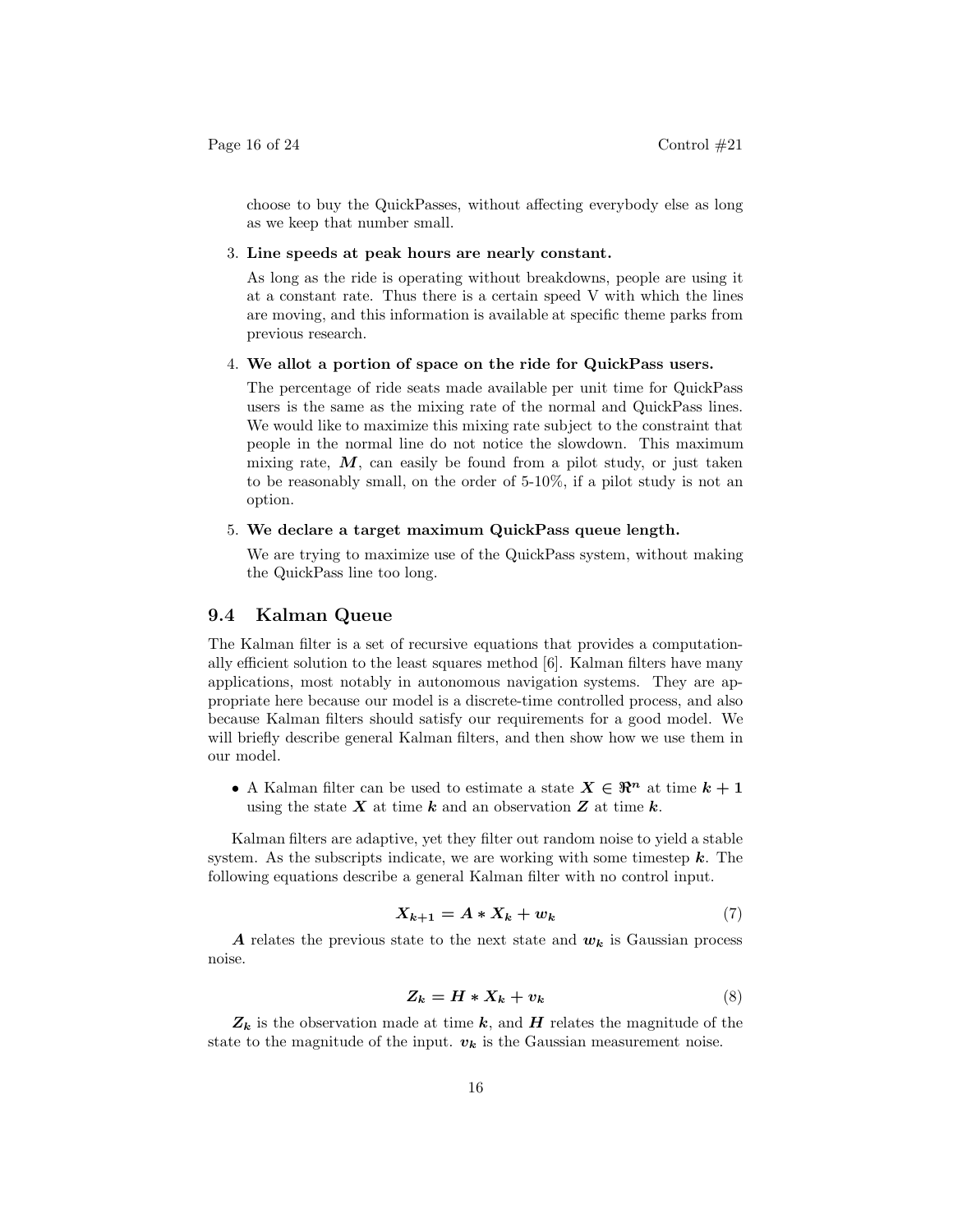Page 17 of 24 Control  $\#21$ 

Now we consider our model.

• **State:** Number of QuickPasses available for a given block of time.

We only keep track of this quantity in our state, so  $n = 1$ .

• **Measurement**: (Target QP queue length *−* Attained QP queue length.)

If this simple difference is positive, we should assign more QuickPasses the next day, since the QuickPass system is not running at capacity. If it is negative, the QuickPass line is too long, and we should assign fewer QuickPasses the next day.

• **Finding** *H*

*H* is a scalar that relates the magnitudes of state and input. We assume the QuickPass line is moving at speed  $Mv$ , and so a clear choice is

$$
H = \frac{1}{Mv} \tag{9}
$$

We now give our recursive equations for the Kalman filter. As we have no control input, we only need the measurement update equations.

$$
K_{k+1} = \frac{P_k * H}{H^2 P_k + R}
$$
\n(10)

$$
X_{k+1} = X_k + K_k (Z_k - H * X_K)
$$
 (11)

$$
P_{k+1} = (1 - K_k * H)P_k
$$
 (12)

Here,  $P$  is the error covariance,  $R$  is the measurement noise, and  $K$  is a quantity known as the Kalman gain.

The variables  $X, P$ , and  $K$  are clearly related, as each adjusts per iteration depending on the other ones. Though the relationship seems complicated, the adjustments are intuitive. The measurement  $Z$  is scaled by  $K$ , the Kalman gain. *K* is thus a measure of how much we trust the measurement when computing the next state based on previous experience. The Kalman gain varies with *R*, and would simply be  $\frac{1}{H}$  if  $R = 0$ , which means that we would simply add Z to *X* if *Z* was completely accurate. Additionally, the condition  $R = 0$  would impose the condition  $P_k = 0$ , which also makes good sense.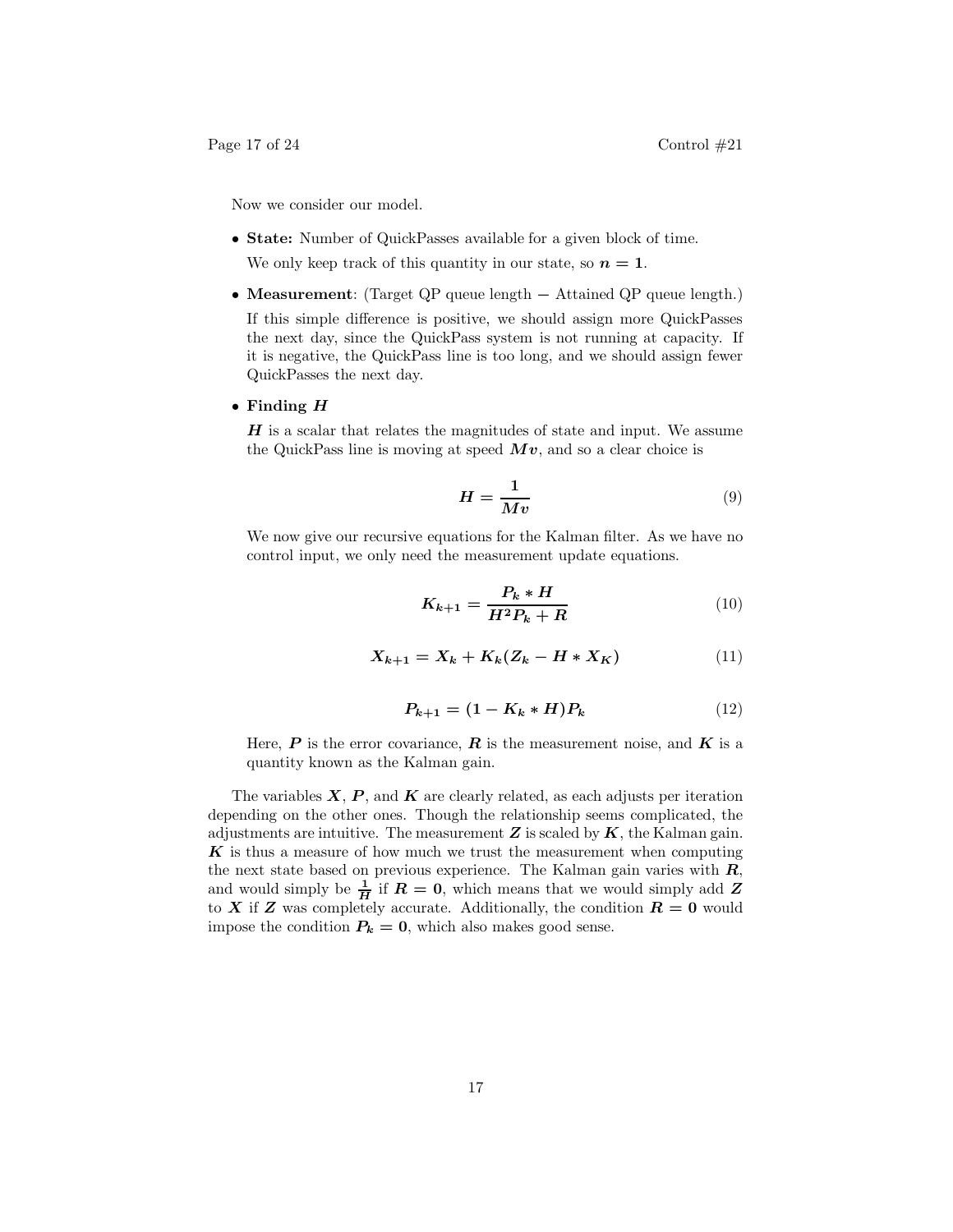### **9.5 Testing Our Adaptive Algorithm**

• **Key Points:** Guessing Parameters - Applying line length simulation - Experimental Results

Our Kalman filter takes as input four parameters:  $P_0$ ,  $K_0$ ,  $R$ , and  $H$ . *P* and *K* are self-adjusting, and so the filter is not sensitive to those initial conditions.  $H$  and  $R$ , however, strongly affect the convergence of the model. Amusement parks keep their attendance data closely guarded, so we do not have correct values for these parameters to use with real data. As a result, we are forced to guess reasonable values for these parameters and create our own test situation. We emphasize that an actual amusement park can easily calculate these parameters from their statistics and obtain much better initial values and parameters that will ensure lightning-fast convergence. We show here that even with our rough guesses the Kalman filter still settles to equilibrium fairly quickly.

We tested the filter by iterating the computer simulation described in section 6.1. Given initial values, the first relevant output from the Kalman filter is the number of QuickPasses assigned per hour block of time. We assume people arrive uniformly over their assigned block, which is justified in section 9.6. Given this, and the number of QuickPasses assigned per block, we can make a graph of how many people are arriving as a function of time. This is exactly the input for our computer simulation previously developed.

- We can think of the distribution of people into blocks as a new special population in the park and feed this into our simulation for line growth to determine the length of QuickPass line.
- This is a simulation.

This test does not capture the true power of our adaptive algorithm because we do not know the parameters *H* and *R*, and our model for line growth is a fairly rough and simple probability model. In actuality the data which the Kalman filter uses as input is smoothed by the large number of people in a real system with known parameters. Kalman filters have been extensively tested in real world situations and found very effective for similar processes, so we expect it to be effective for this one. However, we should still test our implementation and see how well the Kalman filter can model it.

#### **The Test:**

- 1. We assume the peak time of day is subdivided into six equal blocks. A real amusement park might subdivide further, if behavior varies too much within the blocks. We "couple" the blocks by having the final queue length of block *i* as an initial queue length for block *i* **+ 1**.
- 2. We use the same model for line formation as in our simulation in section 6.1. Additionally, we attach a Kalman filter to each block. We emphasize that the blocks are coupled, so the behavior of each block depends on the previous blocks.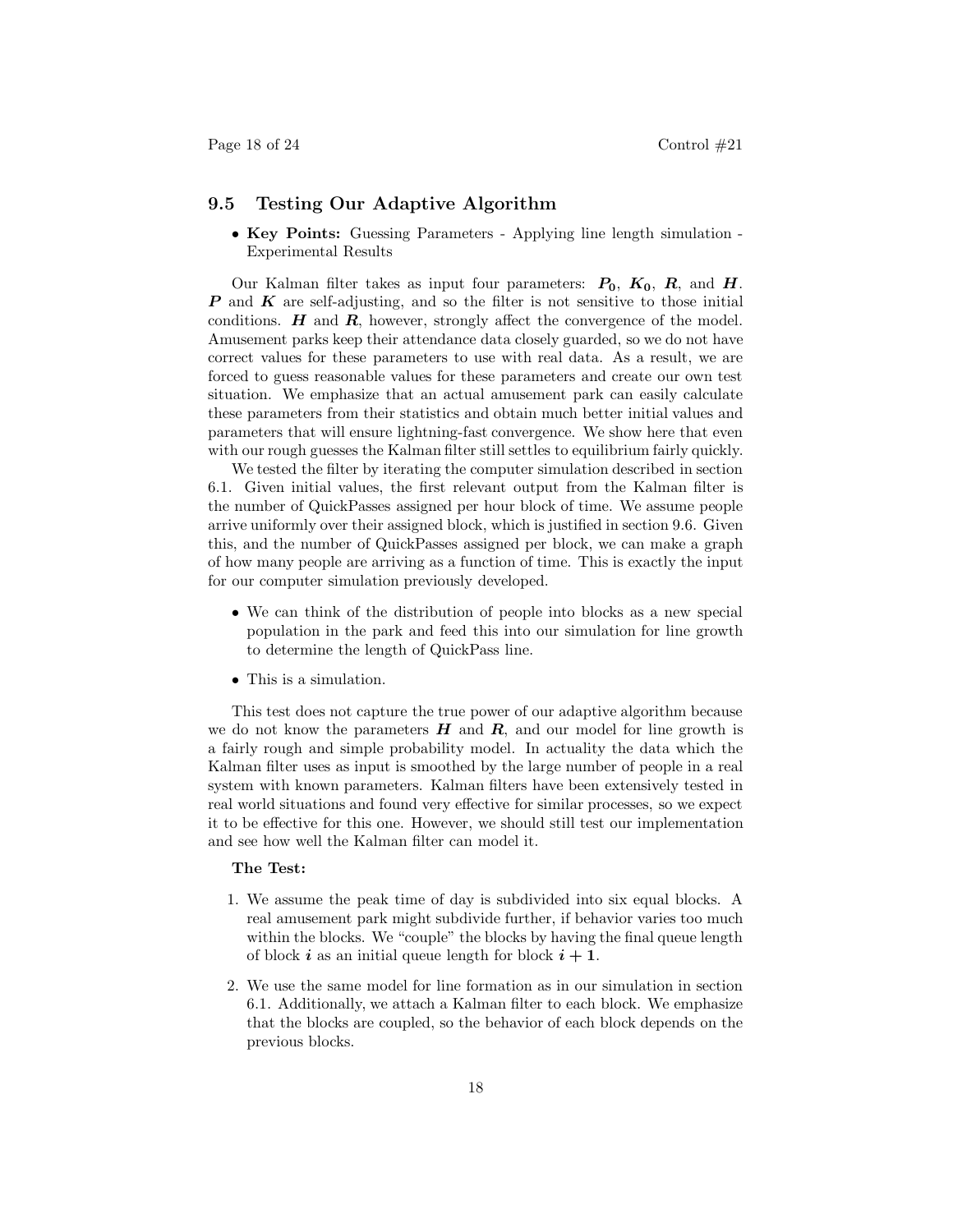- 3. We guess parameters  $(H, R)$  and far fetched intial values  $(K, P, Qpb)$ : QuickPasses Per Time Block) for the initial Kalman filter input.
- 4. Subject to noise, we input this *Qpb* into our line growth model. The Kalman filter measures the deviation of the actual line from the ideal line.
- 5. The Kalman filter outputs a new value for QPB, K, and P. We now have a new value for QuickPass for every block.
- 6. We iterate this process 1000 times. The output of step **5** is the output of step **4**.
- 7. We confirm visually that regardless of initial values, the Kalman filter converges to a steady, optimal QuickPass number per block that results in a stable and optimal QuickPass queue length over time.

Figure 5: Number of QuickPasses alloted per hour as determined by Kalman Filter and QuickPass line length as determined by line growth model for days 1, 10, 20, 30 and 900.



A pictographic version of the results of a trial are shown in Figure 5. An actual plot of the results is shown in Figure 6 The system output was programmed to vary around 100 people per hour, but we input the initial value of 120 QuickPassers per hour. We can think of each timestep as previous similar day. For instance, Saturday is more popular than Wednesday, thus when using this system on a Saturday, we look to last Saturday's data. Clearly, for the first day the the line grows rapidly as the ride can not service the demand. If we think of each iteration as a day, then the figure shown is day 10. By day 10 the line has visibly deformed. On days 20, 30 and, finally, 900 the QuickPasses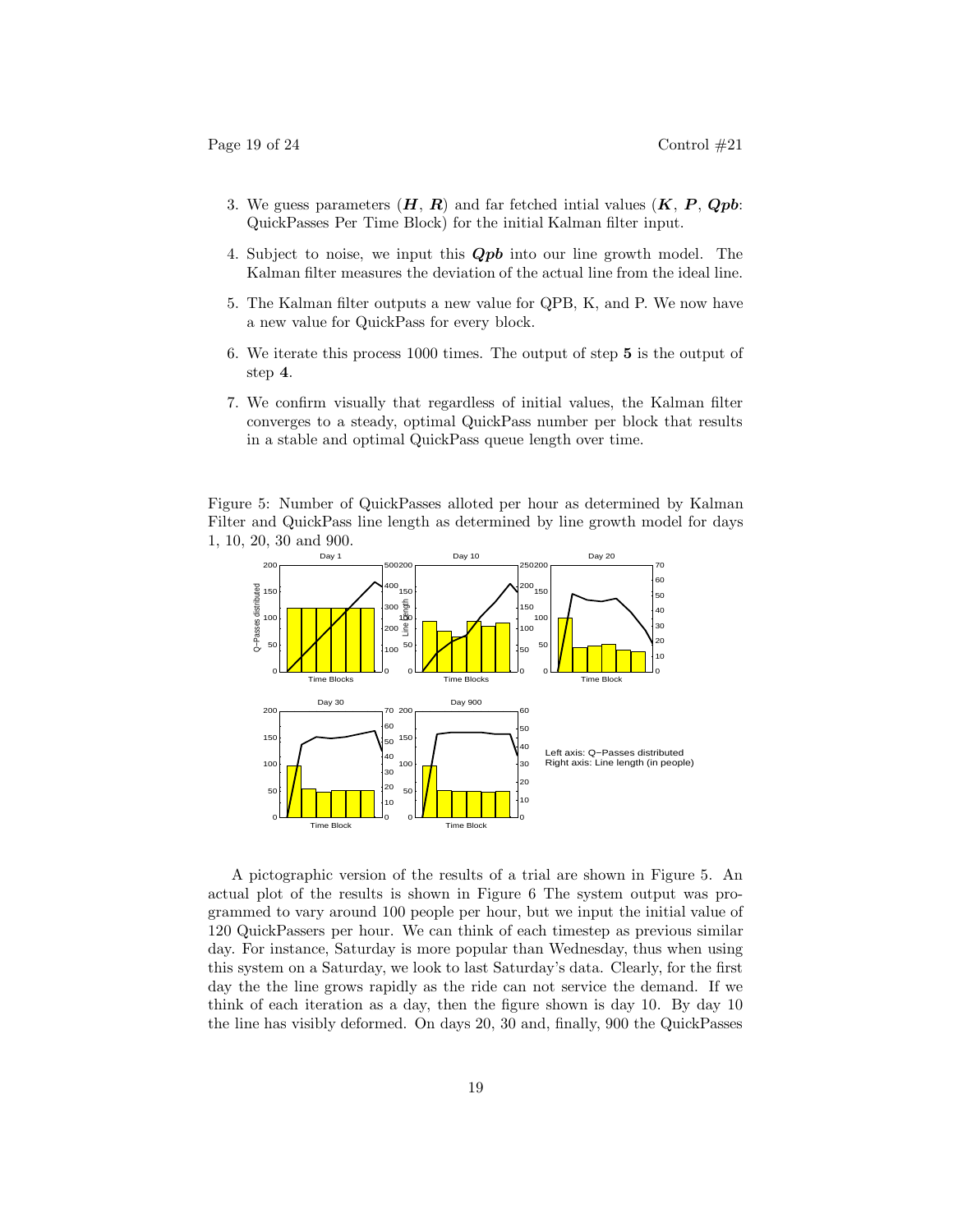Figure 6: A plot of the QuickPasses alloted day by day given wildly wrong initial values. Figure shows how the Kalman filter stabilizes over time even without good data to begin with.



distributed per hour result in a nearly constant and optimal QueuePass queue length.

For our test we made wild guesses about QuickPass distribution initially and tried a few values for  $H$  before chosing one that worked reasonably. Figure 7 shows the dependance on *H*. An increase of a factor of 8 in *H* only corresponded to a difference of about 15%, indicating good stability in this parameter. The largest effect is, as expected, the rate of convergence. Higher *H* values make it converge much faster and stay more stable, at the cost of having lower queue lengths. The purpose of this test was to show that Kalman filter is highly adaptive. In an actual implementation of this scheme the initial values of QuickPass distribution and the parameter *H* can be determined very precisely from previously collected data. **Thus our algorithm is likely better than this test indicates.**

• The initial variation in QuickPass distribution would be much less in an actual implementation.

Figure 7: The dependance of our model on the parameter H. Note that should be determined from accurate data collected at the park rather than guessed as we did.

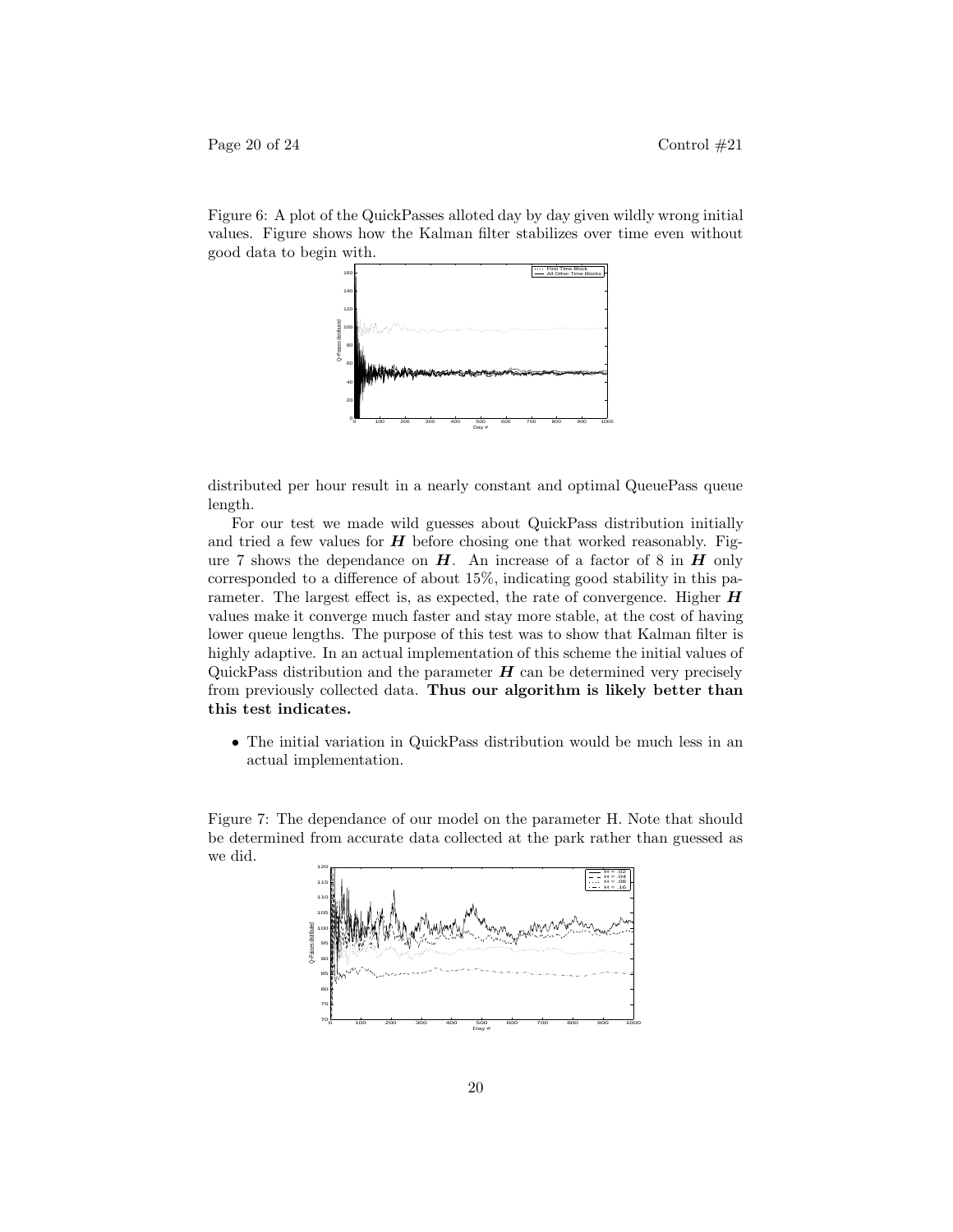Figure 8: Sketch of how to add normal distributions to achieve constant arrival.



It was necessary for the purpose of testing to make the Kalman filter make big adjustments because our line growth model is not as variable as actual line growth.

### **9.6 Uniform Arrival Rate Justification**

• **Key Points:** It is reasonable to say people arrive uniformly over their block of time.

People either arrive uniformly over their block of time, or they arrive with some distribution throughout their block. Assuming they arrive with a fixed distribution over the course of their block, we should be able to overlap the blocks in such a way that the average arrival is still a constant. For example, Figure 8 shows a rough idea for how was can overlap the blocks assuming people arrive with a normal distribution about the center of their block. This complexity is well suited to being added in after a model is running sufficiently well, as it adds complexity while not significantly increasing usefulness.

# **10 Conclusions**

The GhostQueue system decreases wait times and thus increases happiness. However, the manner in which this is done is hard to optimize. Fairness considerations would be difficult to define and test. We suggest GhostQueue as a good solution only if an external way of keeping GhostQueue utilization low, such as selling access to it, is applied.

The KalmanQueue process was designed in accordance with our defined criteria for a good model. It has been shown above to meet these criteria, though it has some sensitivity in its parameters. Because these parameters can be determined from detailed observation of a ride, we state this is not a sufficient reason to doubt this model. The dynamical optimization approach is also easy for the park to use, since the system adjusts itself to meet an ideal line condition. **We recommend the use of a KalmanQueue system for rides with large line lengths.**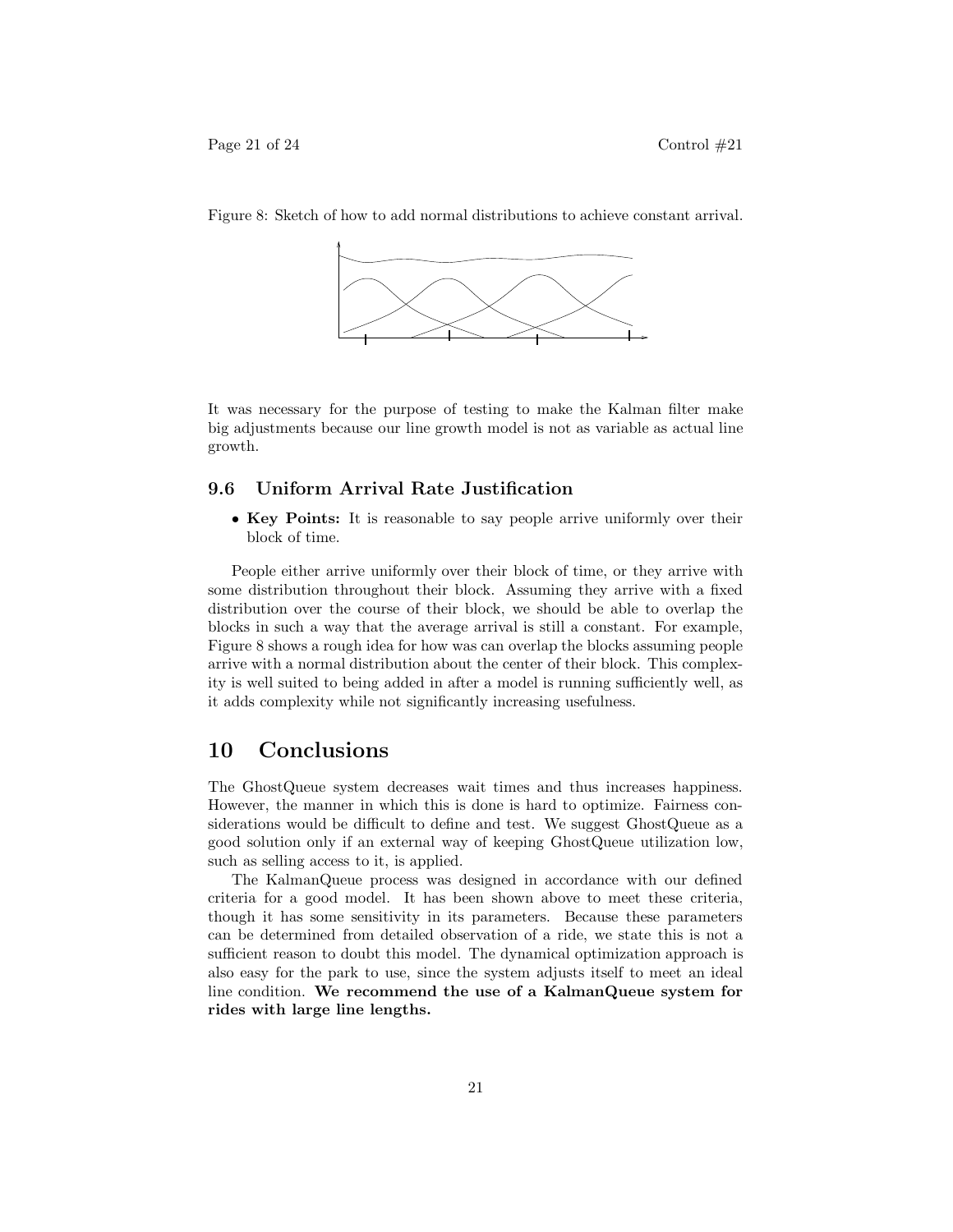## **11 Strengths & Weaknesses**

### **General Model**

### • **Strengths**

- **–** We developed a theoretical line formation model which agrees with our rough data. Our computer model agrees with both despite working on different principles, implying it behaves as we want.
- **–** Our line model incorporates the natural randomness of human behavior.

### • **Weaknesses**

- **–** Current line length is not taken into account by the line formation model. In real life, a person will be more likely to join a short line than a long one, which our model does not predict.
- **–** We ignore the effect of the virtually queued people being able to join standard lines, thus increasing the standard line wait time.
- **–** Our model is only valid during peak hours.
- **–** No claims are able to be made about the idealness of our solutions.

### **GhostQueue**

### • **Strengths**

- **–** The return time calculation is simple and intuitive for the guest.
- **–** No guest waits longer than if he would have without the GhostQueue, thus making the system seem fair.
- **Weaknesses**
	- **–** The utilization must be kept low for GhostQueue to be beneficial.
	- **–** Fairness becomes a dominant factor in optimal utilization. Our assumptions do not quantify fairness, thus optimizing it is beyond the scope of the model.

### **KalmanQueue**

### • **Strengths**

- **–** The primary input is the desired behavior of the QuickQueue line and the model adjusts itself accordingly. Thus an administrative decision is all that is needed to make the system work properly.
- **–** The KalmanQueue process satisfies all six properties of a good model, as defined in section 4.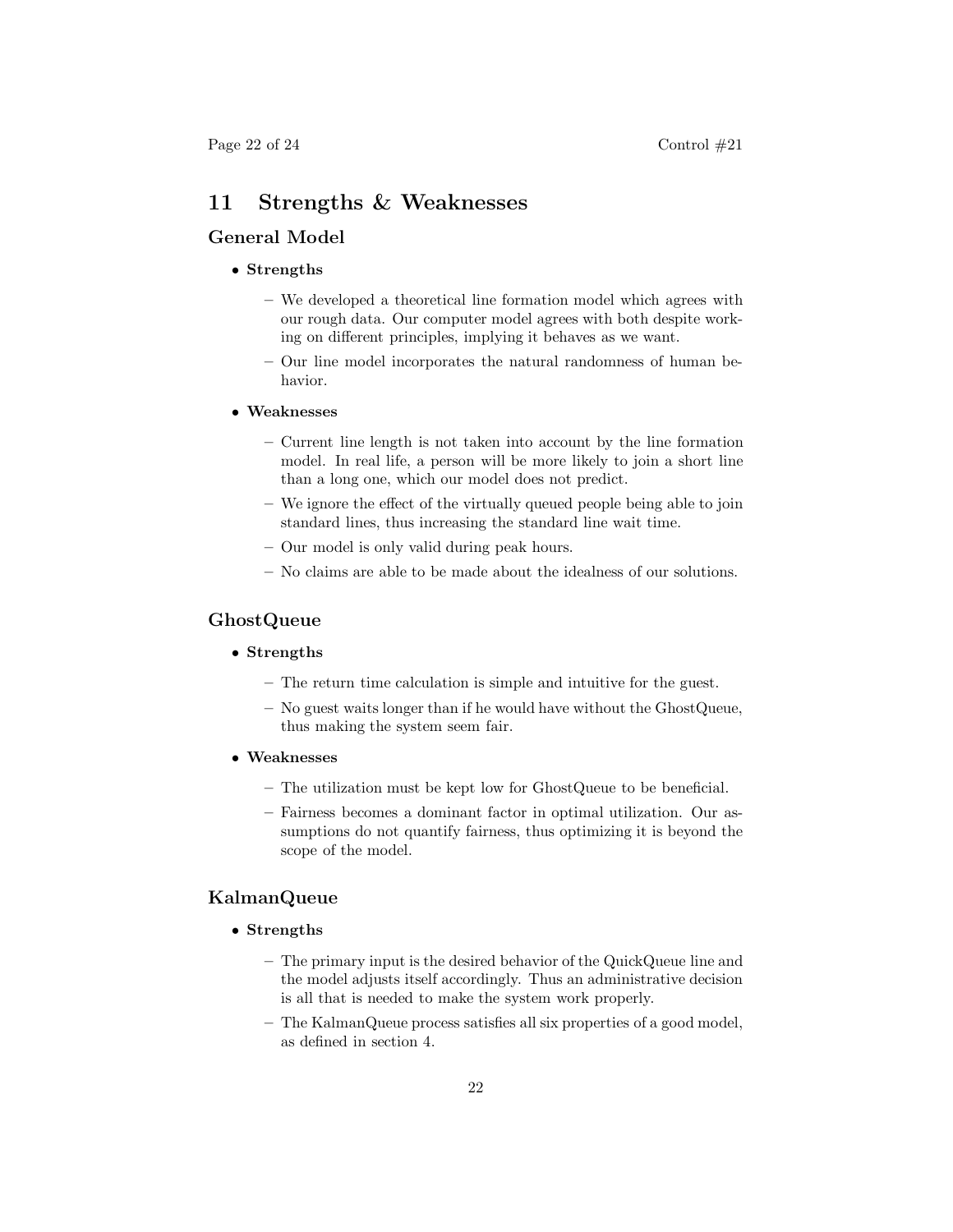**–** The Kalman filter is highly adaptive to subsequent changes in the queuing process (e.g. time varying output rates), thus the core framework is valid for a wide variety of alterations.

### • **Weaknesses**

- **–** Our model assumes a constant line mixing rate, which does not seem likely to be ideal.
- **–** *H*, the adjustment parameter, and *R*, random variance of the number of Q-Passes distributed, must be determined accurately for the model to be useful.
- **–** The Kalman filter currently tries to decrease the *maximum* QuickPass queue length. A future model should try to decrease the *average* QuickPass length.